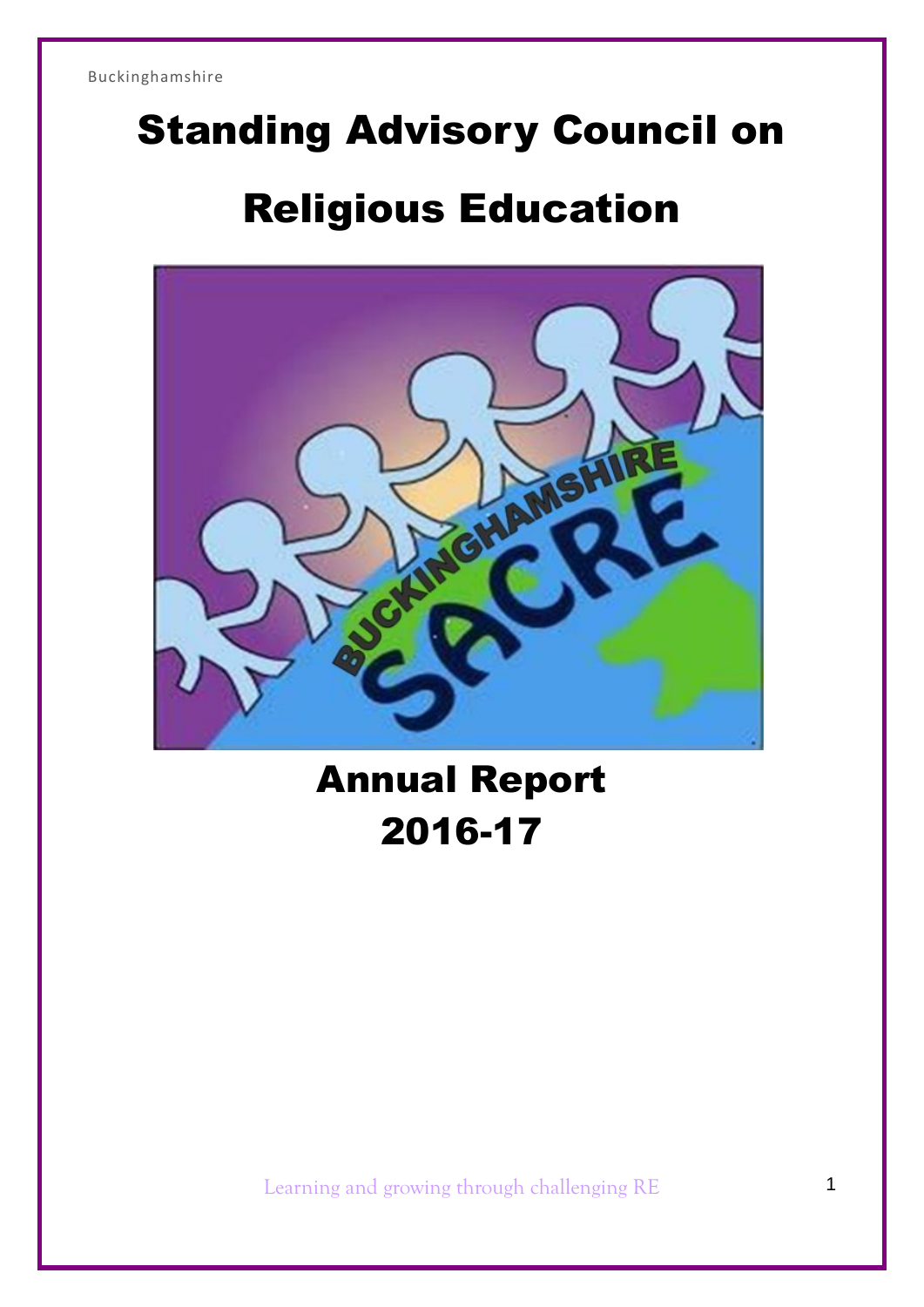## **Contents**

|    |                                                                               | Page No. |
|----|-------------------------------------------------------------------------------|----------|
|    |                                                                               | 3        |
| 1. | Standards and quality of provision of RE:                                     | 6        |
| 2. | Managing the SACRE and Partnership with the LA and Other Key<br>Stakeholders: | 8        |
| 3. | Effectiveness of the Agreed Syllabus:                                         | 9        |
| 4. | <b>Collective Worship:</b>                                                    | 9        |
| 5. | <b>SACRE</b> and School Improvement:                                          | 9        |
|    |                                                                               | 10       |
|    |                                                                               | 14       |
|    | Appendix 3: SACRE Membership and attendance for the year 2016/2017            | 22       |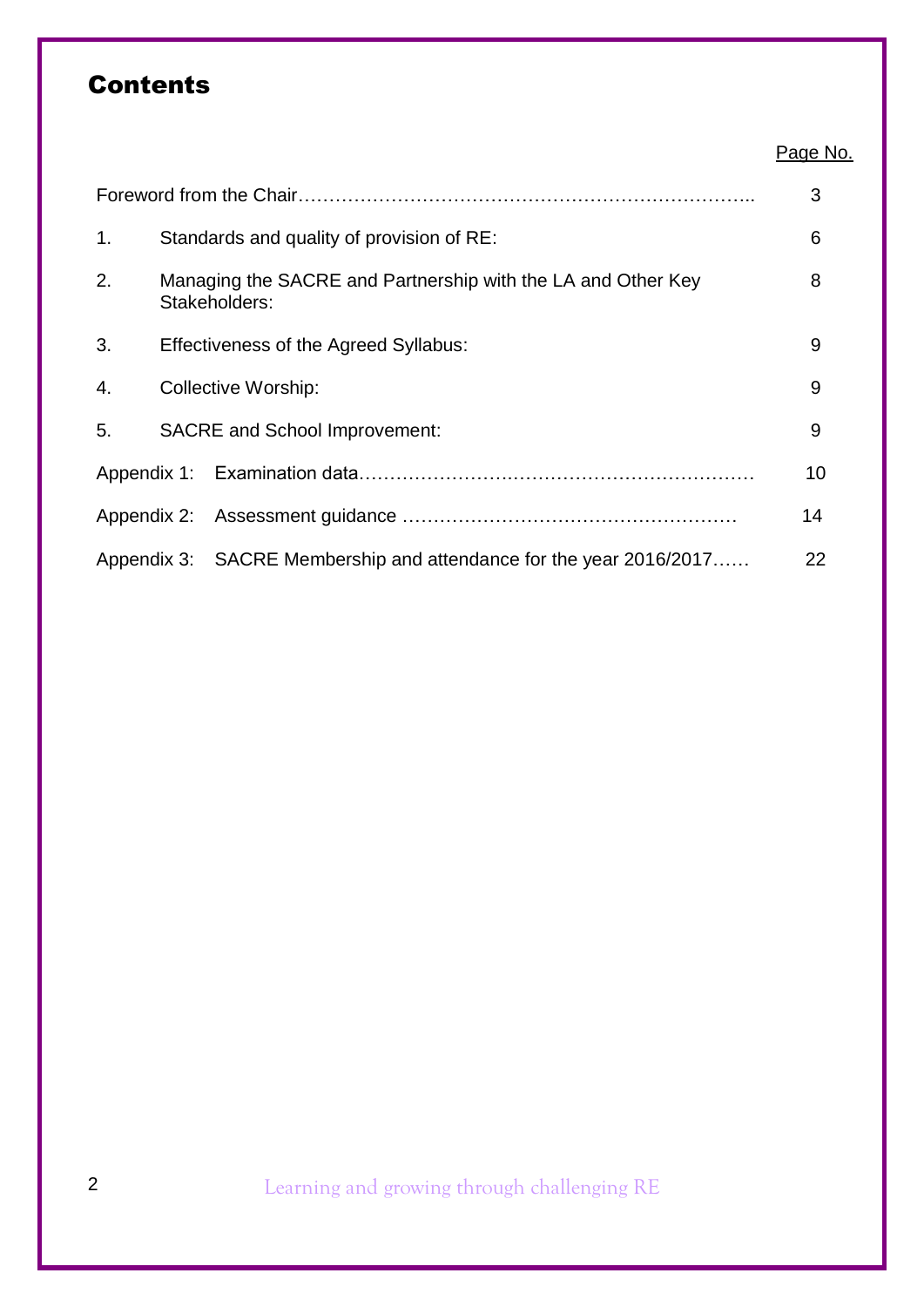## Foreword from the Chair of SACRE September 2016 - July 2017

It was with much rejoicing and thanks to all concerned that our Agreed Syllabus Challenging RE 3 2016-2021 "Learning and growing through challenging RE" was launched with a most engaging and humorous address given by The Bishop of Buckingham, Dr Alan Wilson. He not only spoke about the value of our syllabus from his experiences of visiting schools but



the value of this local syllabus and its relevance to the stories throughout history of people of faith in Buckinghamshire. Thanks to Bill Moore, our Professional Adviser, 94 schools received training on this new syllabus. With guidance from Katherine Wells, our Bucks Education Champion who has assisted SACRE in countless ways, we have been able to establish our SACRE entry on Schoolsweb, <https://schoolsweb.buckscc.gov.uk/curriculum-learning/sacre/>This is where our syllabus and supporting materials such as our newsletter SACRED are to be found.

We continue to hold 3 meetings each year in schools inviting a presentation about the delivery of RE and in particular use made of Challenging RE. In addition, we held our development day and offered an INSET day to teachers. I should like to thank all members of SACRE who regularly attend and contribute to our meetings. It is their presence that contributes to the vibrancy and brings the quality of personal insight and experience. In addition, we have been particularly fortunate in the quality of professional support we have received this year.

Our first meeting of this academic year was held at Swanbourne CofE primary school in the north of the county, where members heard, in a presentation from the Deputy Headteacher, about their Worship Council, which has representatives from each year group. In response to this pupil voice the school has created a space that is a reflection room where they hold a very successful worship and reflection club before school. Following the presentation Cllr Noel Brown, the deputy cabinet member for Education and Skills was welcomed to this his first SACRE meeting since his appointment. Sadly, he was unable to remain with SACRE for long due to re-arrangements within the County Council.

At the same meeting we were delighted to welcome Mary Saywood as a CofE representative and Marjorie Johnstone from the Baptist tradition.

Later in the year we were sorry to say goodbye to Jonny Walker, Headteacher at Berryfields Church of England primary school, who resigned from his second stint as a SACRE representative. The school was built to serve the new Berryfields community on the north western fringes of Aylesbury. We valued visiting his school for a SACRE meeting and benefited from his knowledge and expertise as a SACRE member.

SACRED number 6 was published and distributed to schools with a personal item from Paul Smalley (Chair of NASACRE) about what the future might have in store for RE.

At the first meeting of 2017 we congratulated Suma Din who deputised for our Muslim representative, on the publication of her book entitled "Muslim Mothers and their children's schooling". The book was launched on 20th April at the Cressex School and received great acclaim. Elaine Lever was welcomed into full membership of Bucks SACRE representing the British Humanist Association. For many years Elaine has contributed in a most valuable way as a co-opted member.

Our final SACRE meeting was held at Wycombe Royal Grammar school. Several of us had been privileged enough to attend an Iftar held there previously and recognised the significance of this event in the life of the school. It was arranged entirely by the pupils, members of the Islamic group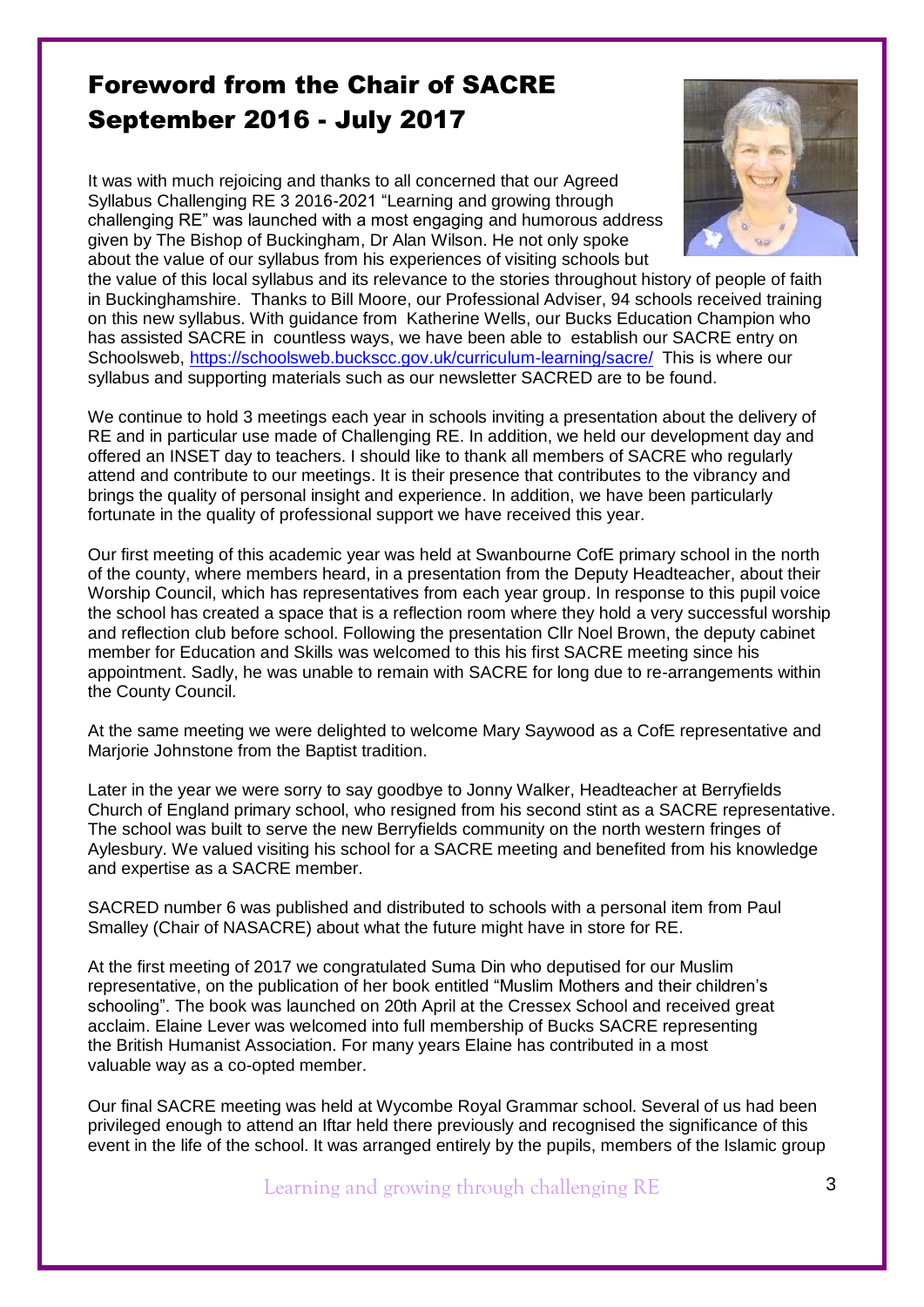which embraces boys from all year groups. The Iftar was attended by parents, invited guests, a cross section of all the staff and the MP.

We took the opportunity at our development day to review our practices. It was agreed we would continue with our 3 meetings, once each term, plus a development day but to hold the summer meeting at a place of worship, hopefully one attended by a member of SACRE. As a result of last year's development day, an application had been made and accepted for funding by the Westhill Project. £3000 has been awarded to Bucks SACRE for the proposal put forward in the application to work with Art Beyond Belief. This project links with the Agreed Syllabus and values of education and will encourage children of different backgrounds to have conversations and share experiences and link to SMSC, looking at worries, hopes and visions.

For a few years now, we have held an INSET day in March and invited teachers to visit places of worship. We aim to arrange such a day each year at different centres in the county. On 20.03.17 this was held in High Wycombe and visits were made to a Quaker Meeting House, The Parish Church, and two Mosques. The objectives were to: show the salient features of the place of worship that are common to all of that faith and to highlight the significant aspects of that particular location and show how the architecture, furniture and signs and symbols are connected with the beliefs and worshipping customs practised there. We were fortunate enough to receive a presentation from a woman architect of the Islamic faith showing mosques from around the world depicting their salient characteristics. Typical feedback: *Getting ideas for venues for a faith tour*  for the future in our school. The organisation was very good and timing excellent. The *venues were very interesting and the information was relevant to the ages we are teaching. It was useful to see what the school tours are like and how the children would be shown and learn.*



The Mihrab at Totteridge Mosque High Wycombe

SACRED is another of our resources to assist teachers in their delivery of High Quality RE. We are indebted to our editor Ann Beaton who gives of her time and energy and considerable creative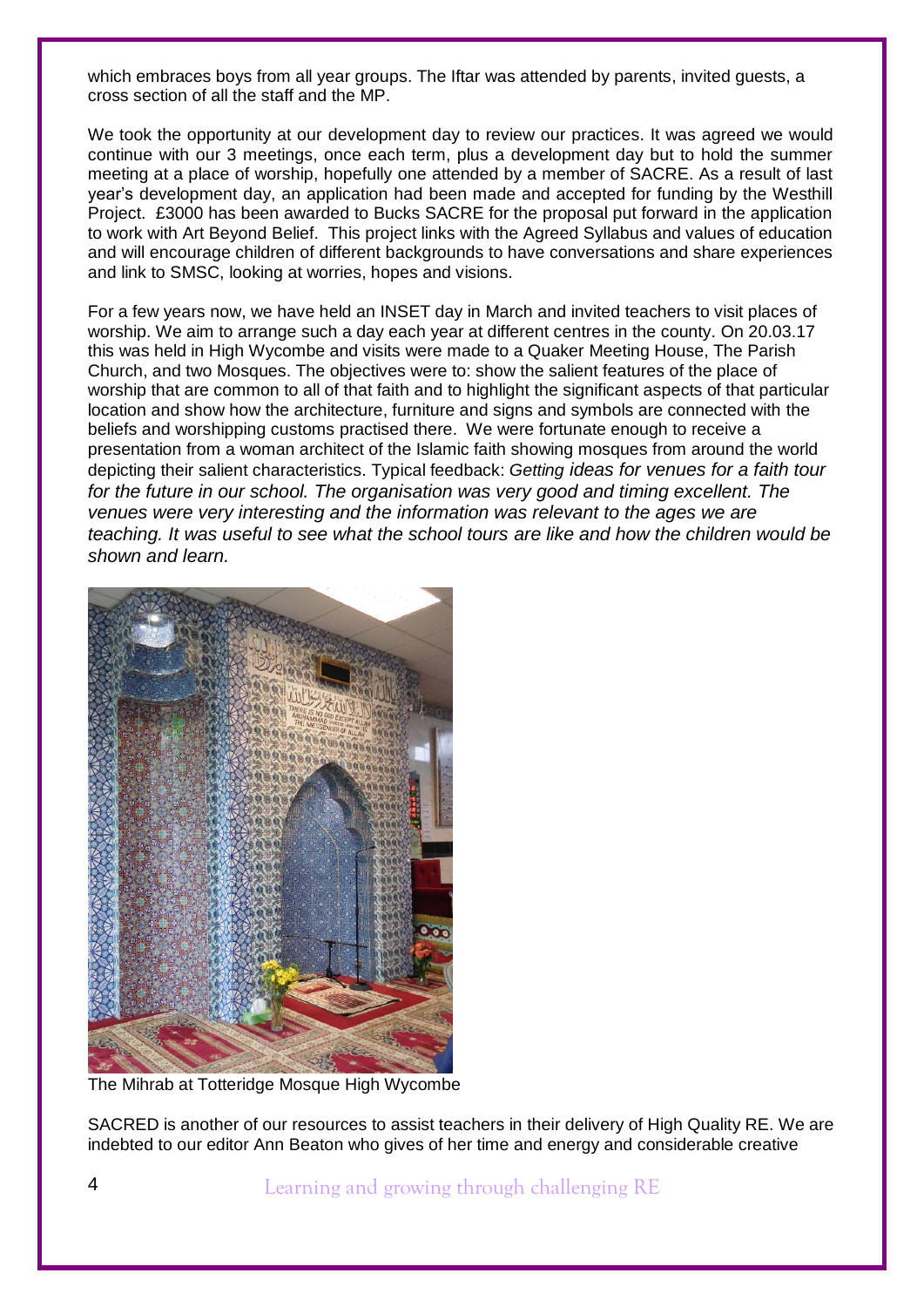thinking to produce stimulating editions. In SACRED 7 the opening feature was from Professor Berry Billingsley, Professor of Science Education at Canterbury Christ Church University, writing on the LASAR (Learning about Science and Religion) Project.

Finally, it was with great sadness that at our final meeting of this academic year we made our farewells and expressed our deepest gratitude to our most efficient clerk of SACRE, Allison Holley. At our meeting on 24 February 2009 Allison Holley was in attendance. For the following meeting at the Race Equality Council in Chesham 24 March 2009 the minutes were taken and distributed by Allison Holley, who had been on a huge learning curve as this was her introduction to the work of SACRE. We constantly remained in awe of her efficiency and perpetual enthusiasm. Allison had an amazing talent for anticipating our needs before we expressed them so dates were arranged, schools booked for meetings, agendas and minutes distributed and all with a friendly smile and delightful sense of humour. Allison you are greatly missed.

We start each of our Meetings with a few moments of quiet and end with a reflection given by a SACRE member so I conclude this section with one chosen from the Book of Joy by the Dalai Lama and Bishop Desmond Tutu.

*"Education and wider contact are really the only solutions", the Dalai Lama replied. "I have gone to make pilgrimages to holy sites all over the world – such as Fátima in Portugal, the Wailing Wall and Dome of the Rock in Jerusalem. One time I was in Barcelona, Spain, and met a Christian monk who had spent five years in the mountains living as a hermit – with very few hot meals. I asked him what his practise was, and he said the practise of love. When he answered, there was something very special in his eyes. This is really the practise at the core of all the world's religions – love. I didn't think to myself when I met this holy man: 'Unfortunately he's not a Buddhist,' or 'It's too bad he's not a Christian.'* 

*"After meeting with so many people, thinkers, scientists, educators, health-care professionals, social workers, and activists," the Dalai Lama continued, "it is clear that the only way to truly change our world is through teaching compassion. Our society is lacking an adequate sense of compassion, sense of kindness, and genuine regard for others' well-being. So now many, many people who seriously think about humanity all have the same view". He was pointing both his index fingers at his temple to emphasise the logic of their conclusion. "We must promote basic human values, the inner values that lie at the heart of who we are.*

Vakine Merartane

Val McFarlane, Chair of Buckinghamshire SACRE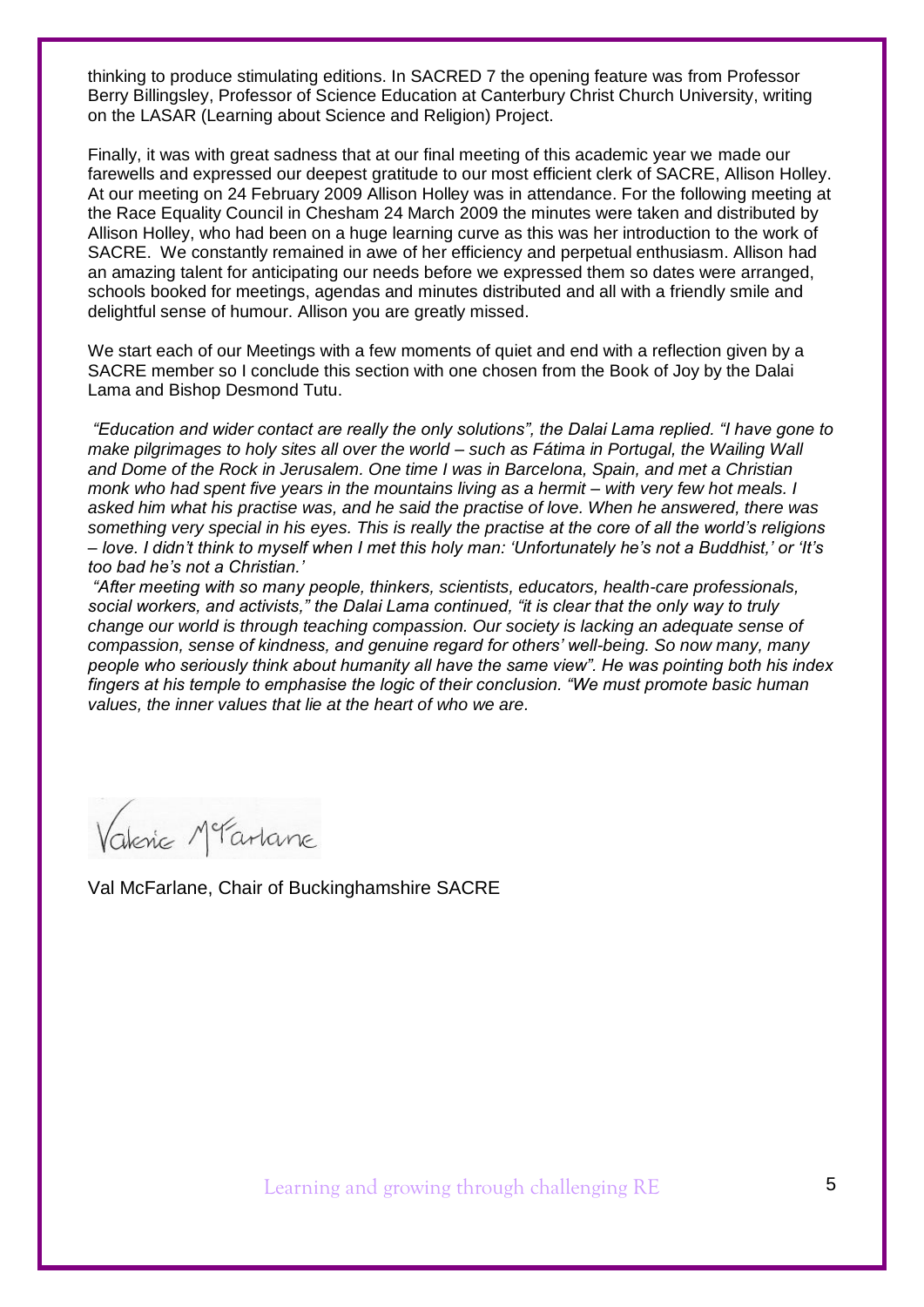## 1. Standards and quality of provision of RE

The agreed syllabus allows for schools to plan progressively challenging religious education for pupils and students of all ages. Challenging RE has always provided this language of learning and progression above a simple record of levels. Now that these have been replaced with assessment without levels, the new syllabus reflects the need for schools to abide by the principles of assessment and progression in Challenging RE, whilst adapting these to the specific structures they have adopted and developed in their individual schools. It remains difficult for SACRE to monitor the quality of learning, progression and attainment beyond examination RS in KS4 and KS5, but we continue to strive to find ways of so-doing.

#### **Examination RS in Buckinghamshire (See Appendix 1)**

The standard at GCSE this year is an improvement on the previous year and again shows attainment overall in Buckinghamshire schools is well above the national for Religious Studies GCSE. Grammar Schools have performed particularly well, with 98% of pupils achieving a pass grade, significantly above the 72% national figure, but it is also most pleasing to note the achievements of non-selective students, 68% of whom achieved a pass grade, only slightly lower than national. SACRE commends the hard work of pupils and staff in all the schools that has resulted in such high standards. Well done and thank you!

It is good to see that examination entry has risen slightly this year, which is pleasing, but we are still concerned that fewer than half of pupils are entered for the GCSE. While examination entry is not statutory, schools have a statutory duty to provide RE for all registered students. SACRE believes that, in the current climate of examination success and valuing accredited courses, best practice is to provide a GCSE for all, even if not all are entered. If this is not possible because of other pressures such as the Ebacc, then the provision of a coherent and challenging KS4 non-examination course based on the Challenging RE Agreed Syllabus is most appropriate. The agreed syllabus gives expectations and curriculum guidance on this, from which to plan meaningful, relevant and important learning. SACRE is concerned that RE may not be provided for a significant number of students at KS4.

*It has never been more important that our children and young people have an accurate knowledge and critical understanding of religion and belief and are able to empathize with the deep and rich traditions, whilst also having the skill and discernment to reflect critically for themselves on the questions, experiences and challenges that life throws at us. RE is a subject that contributes significantly to pupils' understanding of life in modern Britain and provides the best opportunity for them to make sense of their own as well as others' responses to the big questions that life throws at us; to explore meaning, purpose and value in a complex world.*

**A and AS level** results continue to surpass national attainment. This year all students in Buckinghamshire schools who were entered for A Level attained a pass grade; a remarkable achievement!

SACRE is keen to help schools develop GCSE and Post-16 RS examinations and also general RE provision and hopes to contact schools to develop networks and raise the profile of the subject as an academic qualification.

#### A big thank you

We congratulate all students and staff on these very encouraging results and want to thank all involved for their hard work and enthusiasm.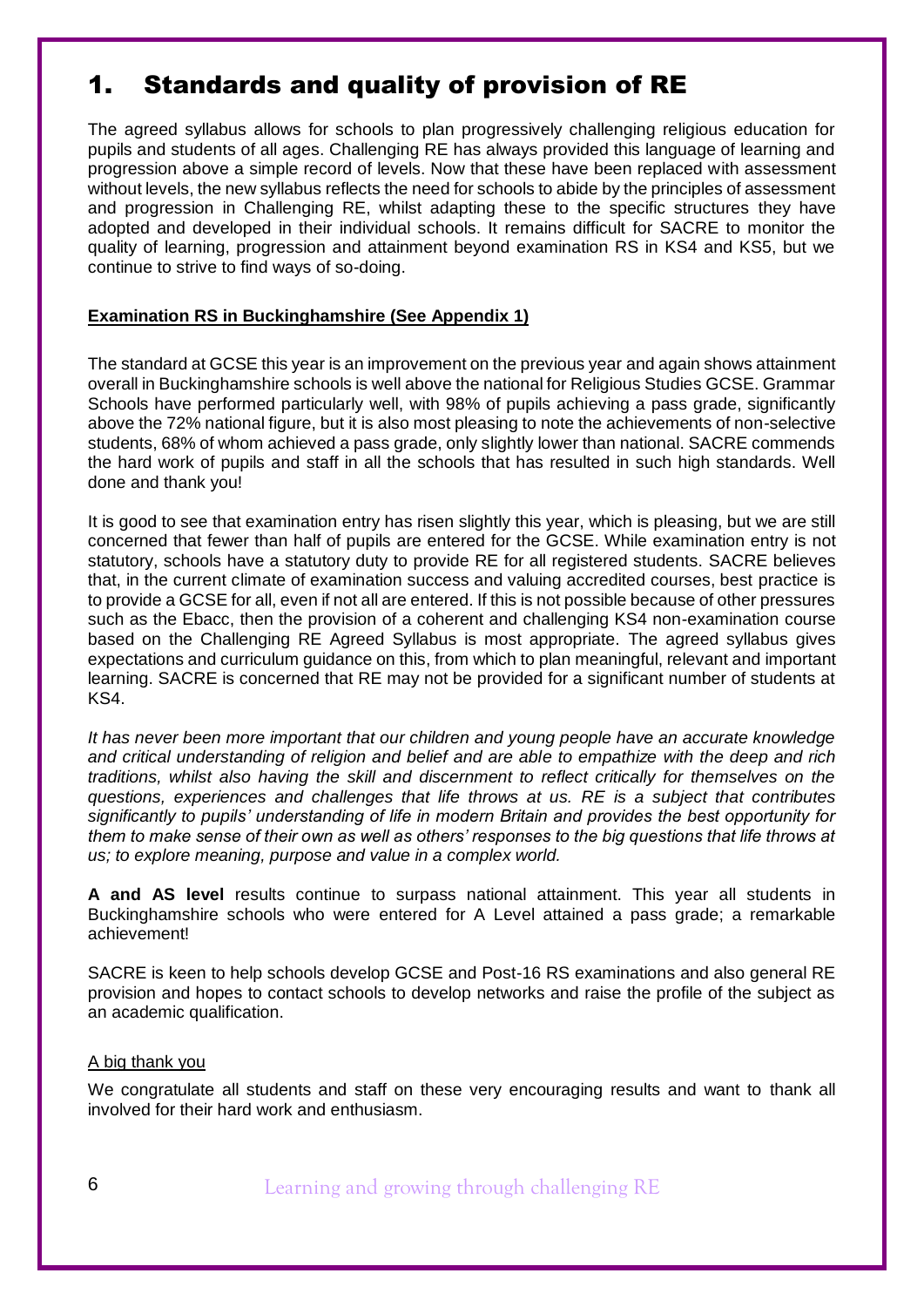SACRE members thoroughly enjoy visiting schools for our meetings, where they have face-to-face discussions with teachers and often pupils. This helps us to keep in touch with what our work is really all about. Whilst we do what we can to support schools and help pupils, it is you, the teachers and pupils, who really make RE what it is: for that we are heartily grateful. We are keen to hear your views and find out what is happening in schools, so please do contact us through Bill Moore whether to share your practice, to tell us what you are doing, or to invite us in to see and meet you through one of our meetings.

#### **Examination Data summary 2017 (with 3-year trend)**

|                                                                |         |                                             | <b>GCSE Full Course</b>                                      |           |            |         |  |
|----------------------------------------------------------------|---------|---------------------------------------------|--------------------------------------------------------------|-----------|------------|---------|--|
| <b>GCSE Full Course</b>                                        |         | Number of<br>pupils at<br>the end of<br>KS4 | $\frac{0}{0}$<br><b>Entries</b><br>(out of<br>KS4<br>pupils) | $\% A^*A$ | $\% A*$ -C | $% A*G$ |  |
| 2017                                                           | England |                                             |                                                              | 30        | 72         | 98      |  |
| Buckinghamshire Maintained and Academy Schools (incl. Special) | 5554    | 40%                                         | 43                                                           | 82        | 98         |         |  |
| Buckinghamshire Upper Schools                                  | 3297    | 37%                                         | 22                                                           | 68        | 97         |         |  |
| Buckinghamshire Grammar Schools                                |         | 2172                                        | 47%                                                          | 68        | 98         | 100     |  |
| 2016                                                           | England |                                             |                                                              | 29.8      | 71.6       | 97.8    |  |
| Buckinghamshire Maintained and Academy Schools (incl. Special) |         | 5599                                        | 31%                                                          | 38.0      | 79.6       | 99.1    |  |
| Buckinghamshire Upper Schools                                  |         | 3295                                        | 32%                                                          | 20.7      | 68.0       | 98.5    |  |
| Buckinghamshire Grammar Schools                                |         | 2177                                        | 32%                                                          | 64.0      | 97.1       | 100.0   |  |
| 2015                                                           | England |                                             |                                                              | 29.7      | 71.8       | 97.9    |  |
| Buckinghamshire Maintained and Academy Schools (incl. Special) |         | 5699                                        | 31.8                                                         | 41.9      | 81.8       | 99.4    |  |
| Buckinghamshire Upper Schools                                  |         | 3398                                        | 33.8                                                         | 24.5      | 72.3       | 99.1    |  |
| Buckinghamshire Grammar Schools                                |         | 2170                                        | 30.4                                                         | 72.1      | 98.3       | 99.8    |  |

|                                                                |         |                                                         | <b>A LEVEL</b>                                               |              |            |           |  |
|----------------------------------------------------------------|---------|---------------------------------------------------------|--------------------------------------------------------------|--------------|------------|-----------|--|
| A and AS Levels                                                |         | Number of<br>pupils at<br>the end of<br>KS <sub>5</sub> | $\frac{0}{0}$<br><b>Entries</b><br>(out of<br>KS5<br>pupils) | $\% A^* - A$ | $\% A*$ -C | $\%$ A*-E |  |
| 2017                                                           | England |                                                         |                                                              | 24.3         | 80.9       | 98.7      |  |
| Buckinghamshire Maintained and Academy Schools                 |         | 4034                                                    | 6.2                                                          | 32.4         | 90.0       | 100.0     |  |
| Buckinghamshire Upper Schools                                  | 1560    | 4.1                                                     | 12.5                                                         | 75.0         | 100.0      |           |  |
| Buckinghamshire Grammar Schools                                |         | 2474                                                    | 7.5                                                          | 39.2         | 95.2       | 100.0     |  |
| 2016                                                           | England |                                                         |                                                              | 24.3         | 80.4       | 98.9      |  |
| Buckinghamshire Maintained and Academy Schools                 |         | 4109                                                    | 6.3                                                          | 30.7         | 84.4       | 99.2      |  |
| <b>Buckinghamshire Upper Schools</b>                           |         | 1665                                                    | 5.5                                                          | 5.4          | 70.7       | 97.8      |  |
| Buckinghamshire Grammar Schools                                |         | 2444                                                    | 6.8                                                          | 44.8         | 92.1       | 100.0     |  |
| 2015                                                           | England |                                                         |                                                              | 24.4         | 79.9       | 98.9      |  |
| Buckinghamshire Maintained and Academy Schools (incl. Special) |         | 3300                                                    | 7.0                                                          | 33.8         | 82.1       | 97.9      |  |
| Buckinghamshire Upper Schools                                  |         | 1131                                                    | 6.4                                                          | 4.1          | 55.4       | 93.2      |  |
| Buckinghamshire Grammar Schools                                |         | 2169                                                    | 7.3                                                          | 47.5         | 94.4       | 100.0     |  |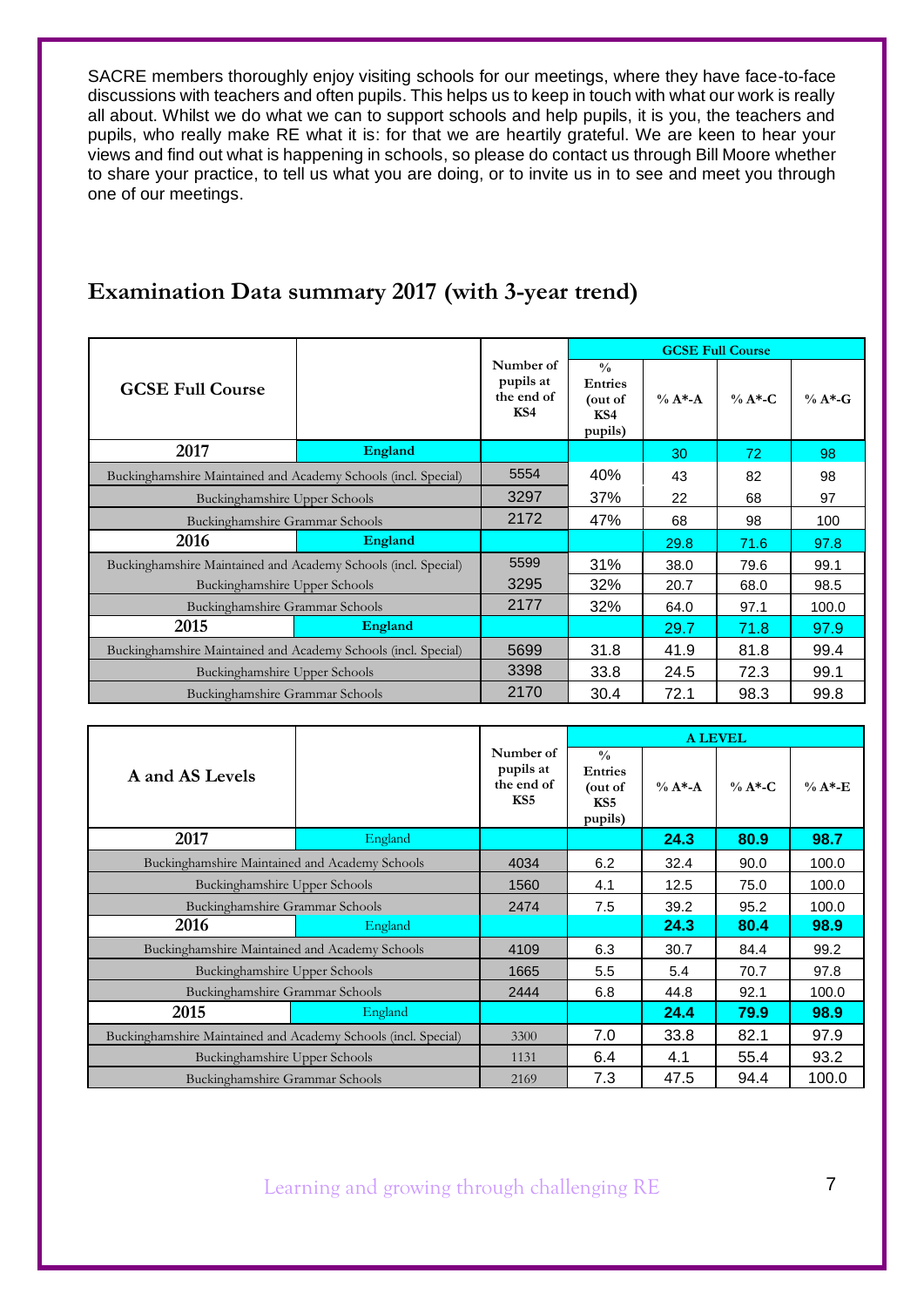## 2. Managing the SACRE and Partnership with the LA and Other Key Stakeholders

#### 2.1 Holding meetings

SACRE met three times in different schools under the agreed new arrangements from last year. We also held another Teachers' INSET day exploring Christian and Muslim groups in High Wycombe on 20<sup>th</sup> March and held our development day 19<sup>th</sup> June on the theme of 'Making SACRE more effective'.

Our first meeting was held Swanbourne CE School in the north of the County. Here we welcomed two new members, Marjorie Johnstone, our new Baptist representative and Councillor Noel Brown from the LA. David May, the Deputy Head, gave an inspirational presentation on their RE work, the importance of collective worship and how both link in well to the school's Christian ethos and wider priorities, especially growth mindset and Philosophy for Children. The close relationship with the local Rector also enriches the pupils' experience of RE. One of the challenges facing the schools was arranging visits and visitors. After this, SACRE went on to discuss the launch of the agreed syllabus and the provision of training; the development of the website, with a specific page on the schools web; some points about 'religious literacy'; and how SACRE can support the LA in promoting community cohesion in Buckinghamshire.

Our second meeting was held at Ibstone CE School and the headteacher, Louise Long, gave a most interesting and encouraging presentation. The agreed syllabus enables teachers to plan a two-year rolling programme, something that is vital for small schools. RE and collective worship are central to the school and are valued by pupils and families as they help to promote the school's Christian values in an inclusive and educational way. They had achieved an outstanding SIAMS inspection in July 2016, with the following two points for development:

- 1. In order to increase the children's understanding of Christianity in relationship to the other major faiths, devise strategies for good practitioners of those faiths to visit the school.
- 2. To develop children's deeper understanding of faith, implement strategies to ensure that thought provoking questions which will challenge children's thinking are used regularly in both RE and collective worship.

SACRE hopes that the revised agreed syllabus will help with this! The school is expanding into KS2 from September 2017 and Mrs Long is looking forward to the opportunity this will give to address the two points raised by SIAMS.

During the meeting, we discussed the NASACRE Big Survey; the Westhill Project, Resilient Me, Resilient You; plans for the INSET day and development day; and the next edition of our newsletter, SACRED, which is on the theme of Science and Religion. SACRE is most grateful to Ann Beaton who pulls it all together and edits each issue.

Our last school visit was to the Royal Grammar Schools, High Wycombe, hosted by the recently appointed Head of Department, Sanum Khan, who joined the school in September. Sanum has taken over a subject that has struggled to engage the highly academic, all boy intake of this highachieving selective school. She has promoted the status of faith in the lives of people and communities by helping Muslim pupils organise an Iftar event and is making RE more critical focused on values and community cohesion. The agreed syllabus is proving useful for developing challenging enquiries for the pupils, especially in KS3 and she has plans to reintroduce GCSE, for which she has the support of the leadership team. Her enthusiasm and passion shone through and SACRE felt convinced that RE was moving forward under her leadership. We also discussed the arranged visit of the RE Commissioner in the autumn term, progress on the Westhill project, which has been successful; and the possible developments of community cohesion work.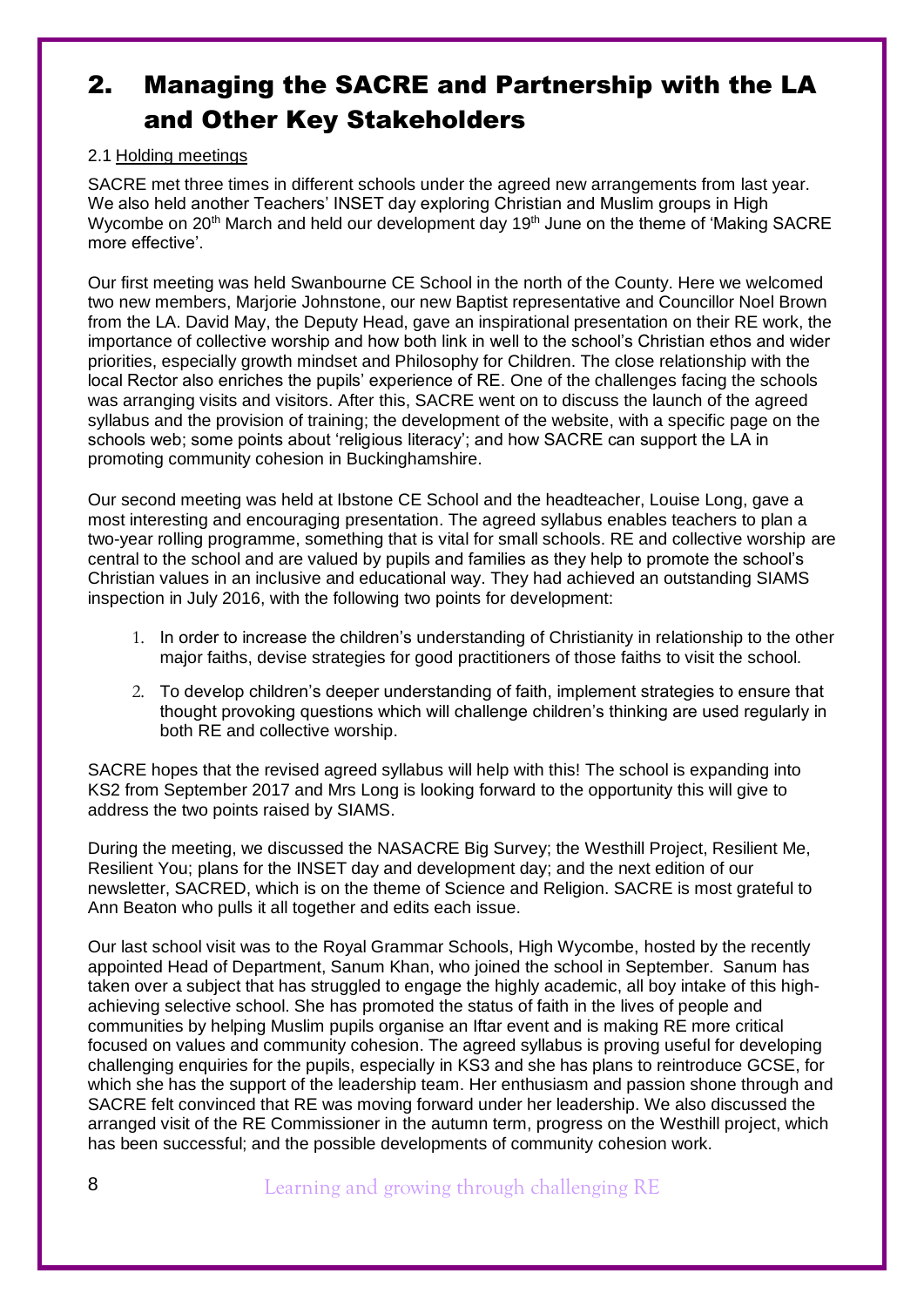#### 2.2 Work with the LA

The development of the SACRE page on the SchoolsWeb has significantly improved SACRE's online presence. SACRE, through Bill Moore, has supported the LA with up-dating 'Meeting the needs of Muslim pupils' and has also put forward a proposal involving *Facing History and Ourselves* to develop a unit of work for secondary schools.

## 3. Effectiveness of the Agreed Syllabus



#### 3.1 Agreed syllabus launch

The launch of the agreed syllabus took place on  $8<sup>th</sup>$ December 2016 and was a huge success. Val McFarlane, chair of SACRE, welcomed everyone and introduced the evening with a presentation on the importance of RE in schools. Councillor Noel Brown, Deputy Cabinet Member for Education and Skills, then spoke on behalf of the Local Authority, focusing in particular on the value of good RE for community cohesion. He thanked all those involved in its production and particularly the teachers who formed the writing

panel. Dr Alan Wilson, Bishop of Buckingham, provided the keynote, which was both informed and entertaining. He spoke very highly of 'Challenging RE' from what he has seen in schools across the

Diocese, not least because of the way it combines conceptual knowledge and understanding and key questions with creative and critical thinking. Above all, though, it was the centrality of experience in the syllabus that made it engaging, challenging and appropriate to the local, national and global situation.

Bill Moore gave the vote of thanks and summed up many of the points made. Finally, Val presented the syllabus on behalf of SACRE to Councillor Brown. Just over 100 teachers and school leaders attended the event.



#### 3.2 Agreed syllabus training

In total, 94 schools attended one of the seven training sessions run for primary and secondary schools, each hosted by schools across the county. Feedback was positive and it was well-received. Teachers, especially in primary, would welcome online support through the SACRE website. Assessment was a key theme and concern (see appendix)

#### 4. Collective worship

The guidance for collective worship and other advice is now on our [website page.](https://schoolsweb.buckscc.gov.uk/sacre/)

#### **Determinations**

No determinations were sought in 2016-17. Please address any requests for a determination to [bjvmoore@aol.com](mailto:bjvmoore@aol.com)

#### 5. SACRE and School Improvement

SACRE has worked with BCC to help up-date guidance on Muslim Pupils and develop work on community cohesion.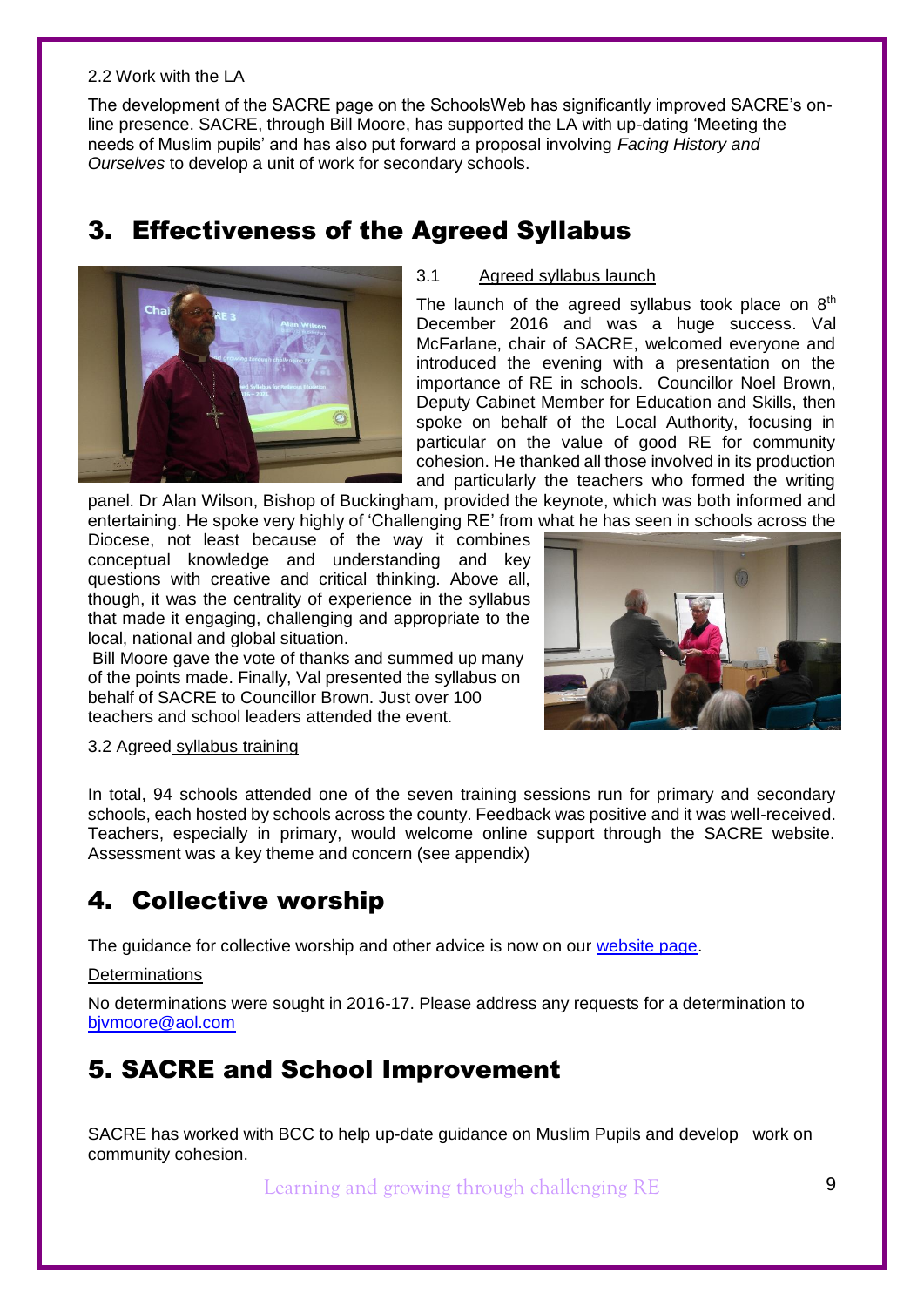#### Appendix 1 Examination data

#### **KS4 2017 Religious Studies Results - Buckinghamshire**

Source - DfE Performance Tables Data  $NE = No$  entries,  $SUPP = less$  than 6 pupils

|            |                                 |                              |                                                       | <b>GCSE Full Course</b>                                      |           |           |           |
|------------|---------------------------------|------------------------------|-------------------------------------------------------|--------------------------------------------------------------|-----------|-----------|-----------|
| <b>URN</b> | <b>School Name</b>              | <b>School</b><br><b>Type</b> | <b>Number</b><br>of<br>pupils at<br>the end<br>of KS4 | % KS4 pupils<br>entered for<br><b>Full GCSE</b><br><b>RS</b> | % A*-A    | % A*-C    | % A*-G    |
| 137934     | <b>Alfriston School</b>         | <b>ACCS</b>                  | 24                                                    | <b>NE</b>                                                    | <b>NE</b> | <b>NE</b> | <b>NE</b> |
| 137343     | Amersham School                 | ACC                          | 135                                                   | <b>NE</b>                                                    | <b>NE</b> | <b>NE</b> | <b>NE</b> |
| 136884     | Aylesbury Grammar School        | <b>ACC</b>                   | 181                                                   | 98%                                                          | 47        | 97        | 100       |
| 136846     | Aylesbury High School           | <b>ACC</b>                   | 182                                                   | 15%                                                          | 85        | 100       | 100       |
| 140893     | Beaconsfield High School        | <b>ACC</b>                   | 148                                                   | 28%                                                          | 81        | 100       | 100       |
| 140678     | Bourne End Academy              | AC                           | 99                                                    | 27%                                                          | 0         | 33        | 96        |
| 110484     | Buckingham School               | CY                           | 164                                                   | 93%                                                          | 9         | 50        | 94        |
| 139434     | Buckinghamshire UTC             | <b>FUTC</b>                  | 25                                                    | <b>NE</b>                                                    | <b>NE</b> | <b>NE</b> | NE.       |
| 137564     | Burnham Grammar School          | <b>ACC</b>                   | 146                                                   | 101%                                                         | 69        | 99        | 100       |
| 137091     | Chesham Grammar School          | <b>ACC</b>                   | 175                                                   | 17%                                                          | 80        | 100       | 100       |
| 137280     | Chiltern Hills Academy          | AC                           | 112                                                   | 96%                                                          | 3         | 24        | 92        |
| 142695     | Chiltern Way Academy            | <b>ACCS</b>                  | 20                                                    | <b>NE</b>                                                    | <b>NE</b> | <b>NE</b> | <b>NE</b> |
| 110500     | <b>Cressex Community School</b> | <b>FD</b>                    | 147                                                   | 100%                                                         | 22        | 67        | 94        |
| 136419     | Dr Challoner's Grammar School   | <b>ACC</b>                   | 186                                                   | 37%                                                          | 83        | 99        | 100       |
| 137219     | Dr Challoner's High School      | <b>ACC</b>                   | 156                                                   | 51%                                                          | 95        | 100       | 100       |
| 110585     | <b>Furze Down School</b>        | <b>CYS</b>                   | 15                                                    | <b>NE</b>                                                    | <b>NE</b> | <b>NE</b> | <b>NE</b> |
| 136964     | <b>Great Marlow School</b>      | <b>ACC</b>                   | 204                                                   | 29%                                                          | 38        | 97        | 100       |
| 136858     | <b>Highcrest Academy</b>        | ACC                          | 139                                                   | 13%                                                          | $\Omega$  | 67        | 100       |
| 138058     | Holmer Green Senior School      | <b>ACC</b>                   | 134                                                   | <b>NE</b>                                                    | <b>NE</b> | <b>NE</b> | <b>NE</b> |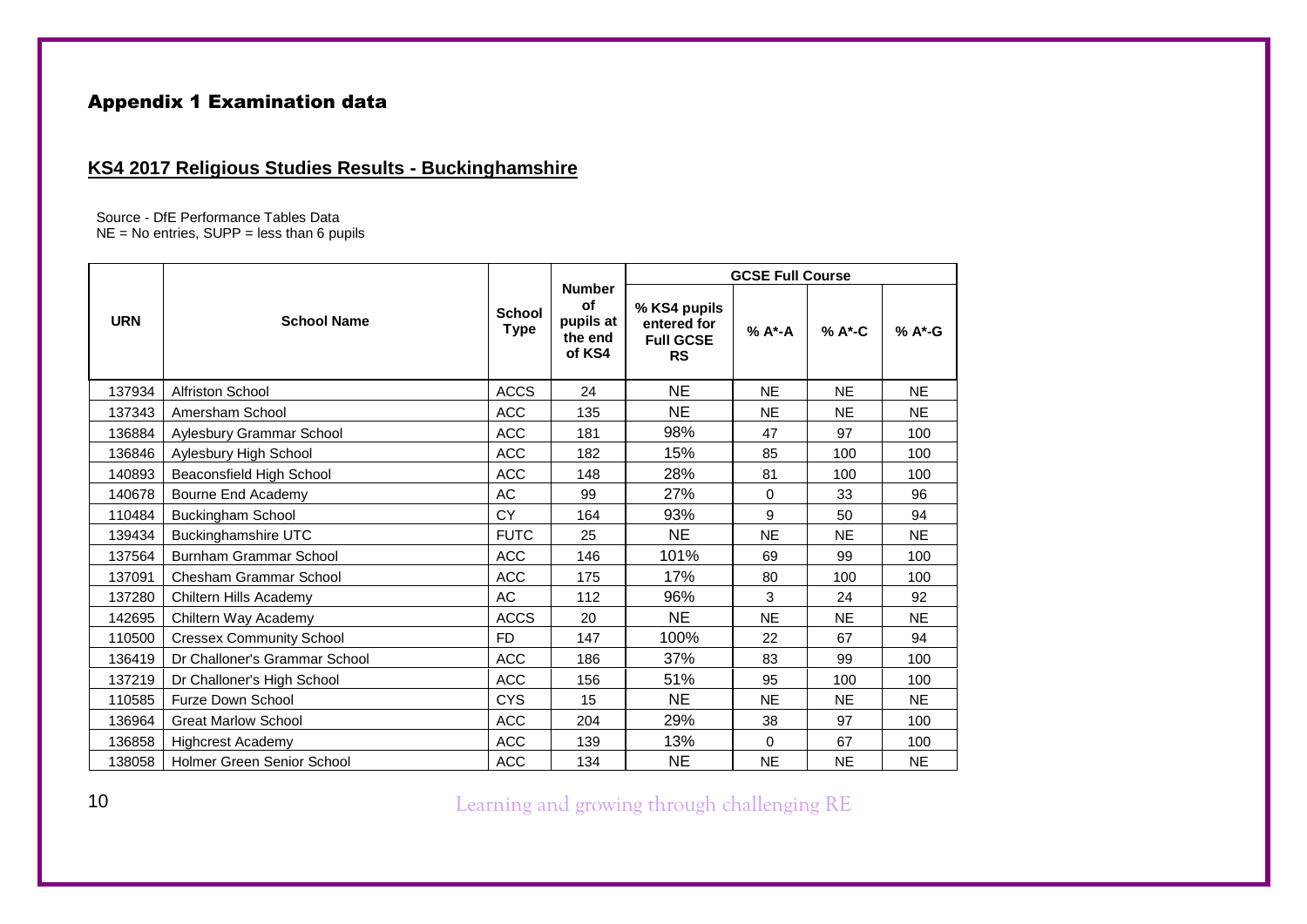| 137261 | John Colet School                                              | <b>ACC</b> | 163  | 13%       | 24        | 90        | 100       |
|--------|----------------------------------------------------------------|------------|------|-----------|-----------|-----------|-----------|
| 136771 | John Hampden Grammar School                                    | <b>ACC</b> | 147  | 43%       | 70        | 97        | 100       |
| 139897 | Khalsa Secondary Academy                                       | F          | 28   | 100%      | 82        | 93        | 100       |
| 137372 | Princes Risborough                                             | <b>ACC</b> | 164  | <b>NE</b> | <b>NE</b> | <b>NE</b> | <b>NE</b> |
| 137344 | Royal Latin School                                             | <b>ACC</b> | 177  | 100%      | 55        | 97        | 100       |
| 136845 | Sir Henry Floyd Grammar School                                 | <b>ACC</b> | 152  | 99%       | 74        | 100       | 100       |
| 139663 | Sir Thomas Fremantle School                                    | F.         | 38   | <b>NE</b> | <b>NE</b> | <b>NE</b> | <b>NE</b> |
| 136781 | Sir William Borlase's Grammar School                           | <b>ACC</b> | 137  | 2%        | Supp      | Supp      | Supp      |
| 137256 | Sir William Ramsay School                                      | <b>ACC</b> | 156  | 74%       | 19        | 71        | 99        |
| 110516 | St Michael's Catholic School                                   | VA         | 114  | 100%      | 24        | 68        | 99        |
| 110579 | Stony Dean School                                              | <b>CYS</b> | 26   | <b>NE</b> | <b>NE</b> | <b>NE</b> | <b>NE</b> |
| 135879 | The Aylesbury Vale Academy                                     | AC         | 142  | 25%       | 11        | 57        | 97        |
| 139367 | The Beaconsfield School                                        | <b>ACC</b> | 142  | 19%       | 15        | 52        | 93        |
| 137215 | The Chalfonts Community College                                | <b>ACC</b> | 273  | 30%       | 34        | 85        | 98        |
| 110533 | The Cottesloe School                                           | <b>FD</b>  | 165  | 40%       | 29        | 79        | 100       |
| 137864 | The E-Act Burnham Park Academy                                 | AC         | 115  | <b>NE</b> | <b>NE</b> | <b>NE</b> | <b>NE</b> |
| 110488 | The Grange School                                              | <b>FD</b>  | 227  | 19%       | 17        | 86        | 98        |
| 110497 | The Mandeville School                                          | CY         | 121  | 7%        | $\Omega$  | 13        | 100       |
| 110490 | The Misbourne School                                           | <b>CY</b>  | 149  | 15%       | 48        | 87        | 100       |
| 136484 | The Royal Grammar School, High Wycombe                         | <b>ACC</b> | 199  | <b>NE</b> | <b>NE</b> | <b>NE</b> | <b>NE</b> |
| 137355 | Waddesdon Church of England School                             | <b>ACC</b> | 141  | 100%      | 34        | 88        | 99        |
| 136723 | Wycombe High School                                            | <b>ACC</b> | 186  | 25%       | 83        | 100       | 100       |
|        | Buckinghamshire Maintained and Academy Schools (incl. Special) |            |      | 40%       | 43        | 82        | 98        |
|        | <b>Buckinghamshire Non Selective Schools</b>                   |            | 3297 | 37%       | 22        | 68        | 97        |
|        | <b>Buckinghamshire Selective Schools</b>                       |            | 2172 | 47%       | 68        | 98        | 100       |
|        | National (All schools)                                         |            |      |           | 30        | 72        | 98        |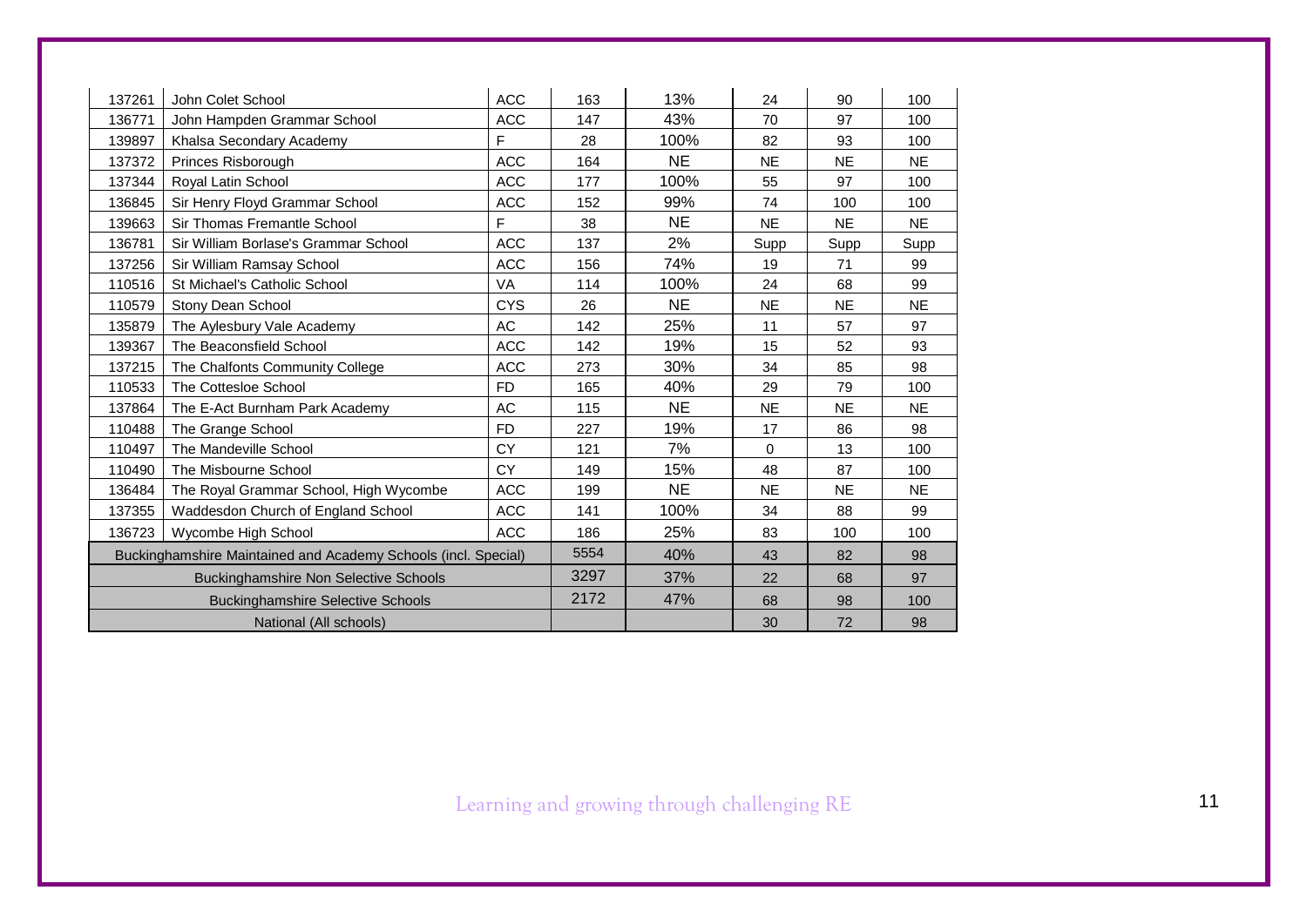#### **KS5 2017 Religious Studies Results - Buckinghamshire**

Source - DfE Performance Tables Data NE = No entries, SUPP = less than 6 pupils

|            |                                 | <b>Number</b>                |                                                                     | <b>A LEVEL 2017</b> |             |           |             |  |
|------------|---------------------------------|------------------------------|---------------------------------------------------------------------|---------------------|-------------|-----------|-------------|--|
| <b>URN</b> | <b>School Name</b>              | <b>School</b><br><b>Type</b> | <b>of</b><br><b>students</b><br>at the<br>end of<br>KS <sub>5</sub> | %<br><b>Entries</b> | % A*-A      | % A*-C    | % A*-E      |  |
| 137343     | Amersham School                 | <b>ACC</b>                   | 57                                                                  | NE.                 | <b>NE</b>   | <b>NE</b> | <b>NE</b>   |  |
| 136884     | Aylesbury Grammar School        | <b>ACC</b>                   | 205                                                                 | <b>NE</b>           | <b>NE</b>   | <b>NE</b> | <b>NE</b>   |  |
| 136846     | Aylesbury High School           | <b>ACC</b>                   | 198                                                                 | 5.6                 | 27.3        | 90.9      | 100.0       |  |
| 140893     | Beaconsfield High School        | <b>ACC</b>                   | 147                                                                 | 19.0                | 32.1        | 100.0     | 100.0       |  |
| 140678     | Bourne End Academy              | AC                           | 30                                                                  | <b>Supp</b>         | <b>Supp</b> | Supp      | <b>Supp</b> |  |
| 110484     | <b>Buckingham School</b>        | <b>CY</b>                    | 62                                                                  | 12.9                | 0.0         | 75.0      | 100.0       |  |
| 139434     | Buckinghamshire UTC             | <b>FUTC</b>                  | 42                                                                  | NE.                 | NE.         | <b>NE</b> | NE.         |  |
| 137564     | Burnham Grammar School          | <b>ACC</b>                   | 145                                                                 | 6.2                 | 55.6        | 100.0     | 100.0       |  |
| 137091     | Chesham Grammar School          | <b>ACC</b>                   | 208                                                                 | 6.7                 | 35.7        | 85.7      | 100.0       |  |
| 137280     | Chiltern Hills Academy          | AC                           | 99                                                                  | NE.                 | <b>NE</b>   | NE.       | NE.         |  |
| 110500     | <b>Cressex Community School</b> | F <sub>D</sub>               | 8                                                                   | NE.                 | NE.         | <b>NE</b> | <b>NE</b>   |  |
| 136419     | Dr Challoner's Grammar School   | <b>ACC</b>                   | 196                                                                 | 13.3                | 42.3        | 96.2      | 100.0       |  |
| 137219     | Dr Challoner's High School      | <b>ACC</b>                   | 161                                                                 | 12.4                | 65.0        | 95.0      | 100.0       |  |
| 136964     | <b>Great Marlow School</b>      | <b>ACC</b>                   | 106                                                                 | NE.                 | NE.         | <b>NE</b> | <b>NE</b>   |  |
| 136858     | <b>Highcrest Academy</b>        | ACC                          | 71                                                                  | Supp                | <b>Supp</b> | Supp      | Supp        |  |
| 138058     | Holmer Green Senior School      | <b>ACC</b>                   | 49                                                                  | NE.                 | <b>NE</b>   | <b>NE</b> | <b>NE</b>   |  |
| 137261     | John Colet School               | <b>ACC</b>                   | 60                                                                  | NE.                 | <b>NE</b>   | <b>NE</b> | <b>NE</b>   |  |
| 136771     | John Hampden Grammar School     | ACC                          | 173                                                                 | 9.2                 | 56.3        | 100.0     | 100.0       |  |
| 137372     | Princes Risborough              | <b>ACC</b>                   | 68                                                                  | <b>NE</b>           | <b>NE</b>   | <b>NE</b> | <b>NE</b>   |  |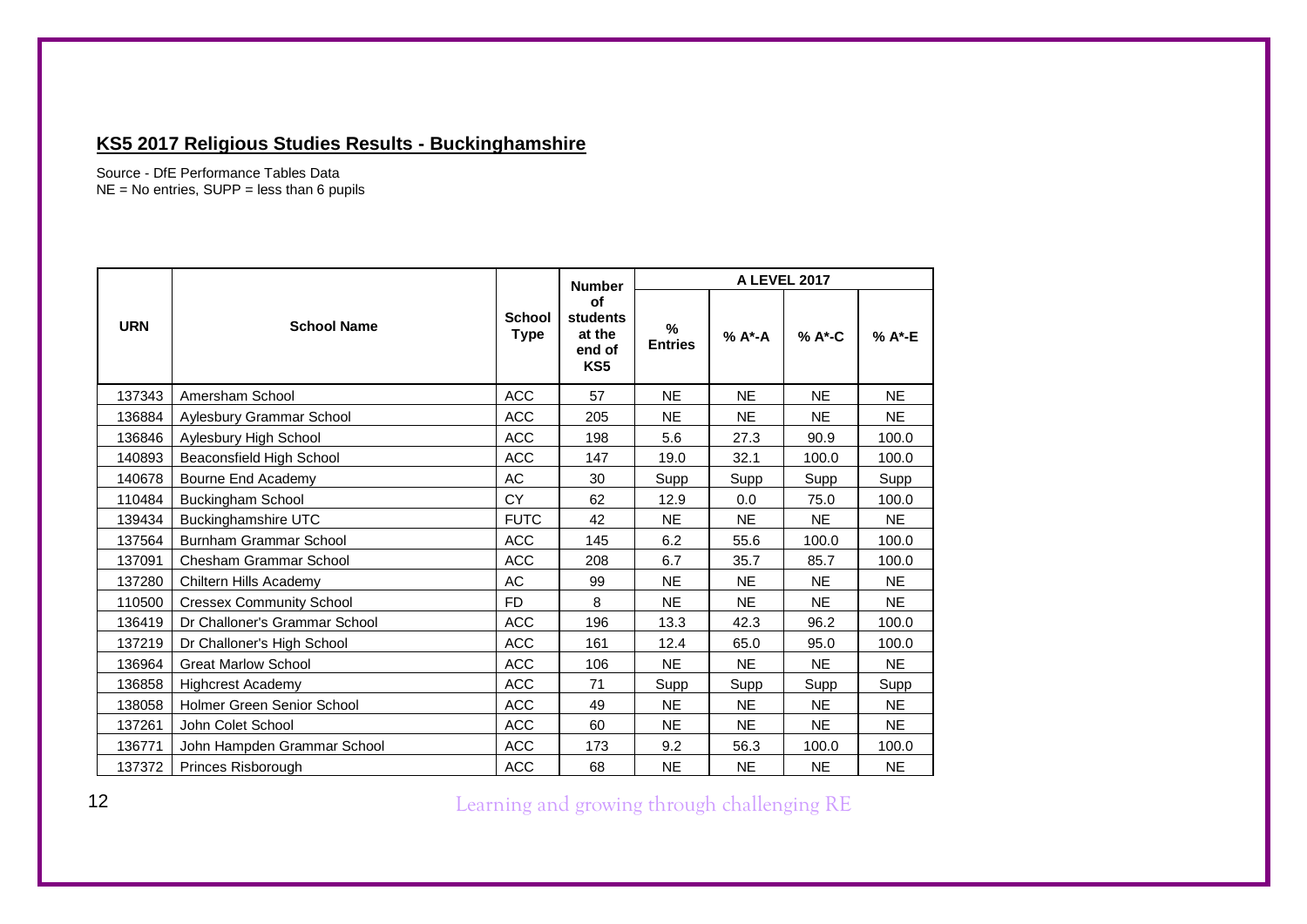| 137344 | Royal Latin School                                             | <b>ACC</b> | 215 | 11.2      | 20.8        | 95.8        | 100.0       |
|--------|----------------------------------------------------------------|------------|-----|-----------|-------------|-------------|-------------|
| 136845 | Sir Henry Floyd Grammar School                                 | <b>ACC</b> | 186 | 8.6       | 43.8        | 93.8        | 100.0       |
| 136781 | Sir William Borlase's Grammar School                           | <b>ACC</b> | 212 | Supp      | Supp        | Supp        | <b>Supp</b> |
| 137256 | Sir William Ramsay School                                      | <b>ACC</b> | 106 | Supp      | <b>Supp</b> | Supp        | Supp        |
| 110516 | St Michael's Catholic School                                   | VA         | 33  | 24.2      | 0.0         | 62.5        | 100.0       |
| 135879 | The Aylesbury Vale Academy                                     | AC         | 46  | <b>NE</b> | <b>NE</b>   | <b>NE</b>   | NE.         |
| 139367 | The Beaconsfield School                                        | <b>ACC</b> | 64  | Supp      | Supp        | Supp        | Supp        |
| 137215 | The Chalfonts Community College                                | <b>ACC</b> | 133 | 6.8       | 0.0         | 100.0       | 100.0       |
| 110533 | The Cottesloe School                                           | FD.        | 90  | 7.8       | 0.0         | 71.4        | 100.0       |
| 137864 | The E-Act Burnham Park Academy                                 | AC         | 31  | <b>NE</b> | <b>NE</b>   | NE.         | <b>NE</b>   |
| 110488 | FD.<br>The Grange School                                       |            |     | Supp      | Supp        | <b>Supp</b> | <b>Supp</b> |
| 110497 | The Mandeville School                                          | СY         | 121 | <b>NE</b> | <b>NE</b>   | <b>NE</b>   | NE.         |
| 110490 | The Misbourne School                                           | CY         | 77  | 7.8       | 0.0         | 66.7        | 100.0       |
| 136484 | The Royal Grammar School, High Wycombe                         | <b>ACC</b> | 212 | <b>NE</b> | NE.         | <b>NE</b>   | <b>NE</b>   |
| 137355 | Waddesdon Church of England School                             | <b>ACC</b> | 133 | 19.5      | 30.8        | 73.1        | 100.0       |
| 136723 | Wycombe High School                                            | <b>ACC</b> | 216 | 10.2      | 27.3        | 90.9        | 100.0       |
|        | Buckinghamshire Maintained and Academy Schools (incl. Special) |            |     | 6.2       | 32.4        | 90.0        | 100.0       |
|        | <b>Buckinghamshire Non Selective Schools</b>                   |            |     | 4.1       | 12.5        | 75.0        | 100.0       |
|        | <b>Buckinghamshire Selective Schools</b>                       |            |     | 7.5       | 39.2        | 95.2        | 100.0       |
|        | <b>National (All schools)</b>                                  |            |     |           | 24.3        | 80.9        | 98.7        |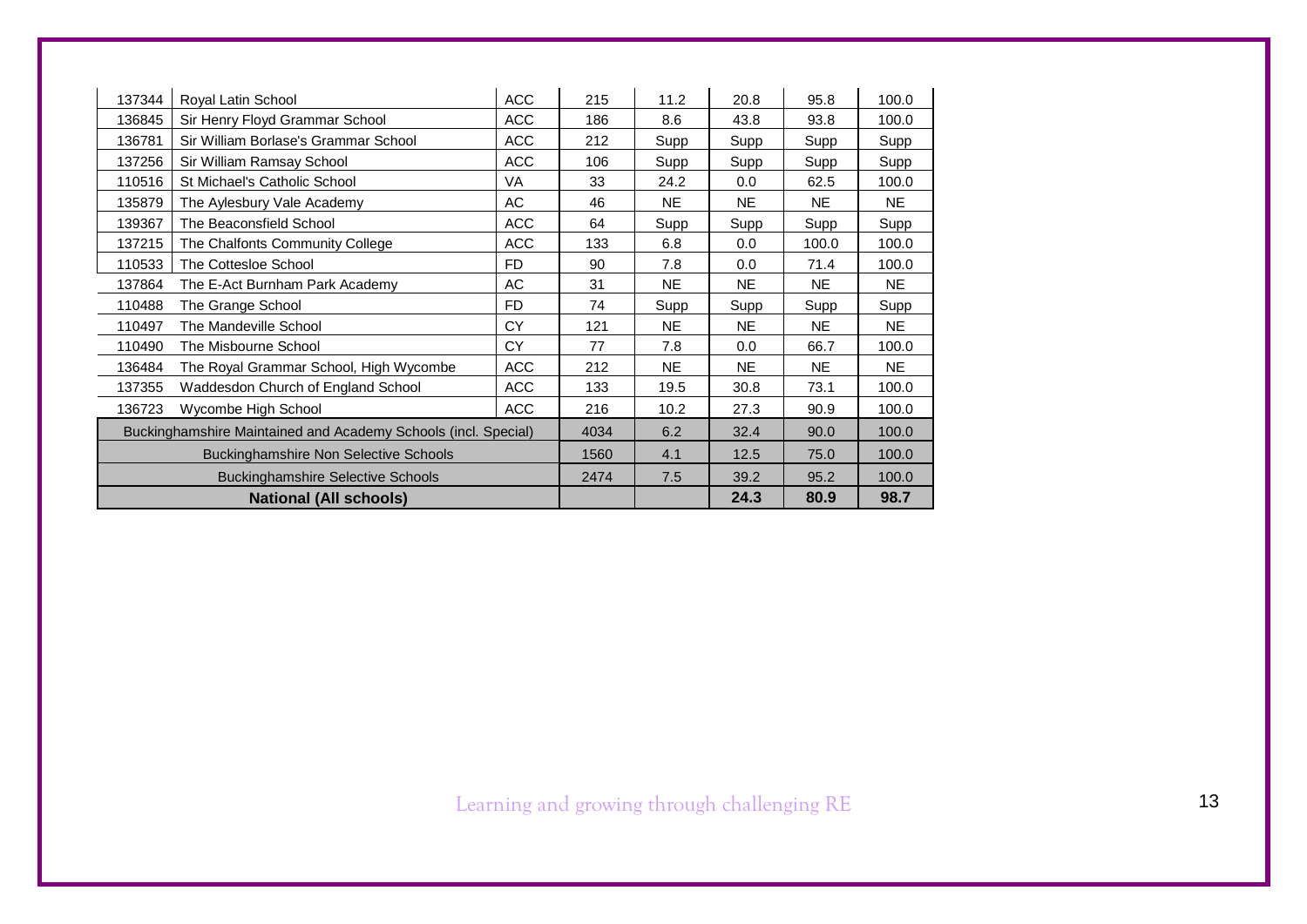## Appendix 2 From the AS training **Progression and assessment**

'Challenging RE' is designed to help teachers plan religious education that is appropriate to the needs and abilities of all pupils. It provides a structure and a language of progression to enable them to do this and to share it with their pupils. It will help with planning, assessment for learning, reporting and target-setting and target-getting. Above all, regardless of the ability of the pupil, it enables Teachers to construct meaningful learning experiences for, and develop higher order thinking skills in, their pupils. The structure that follows consists of separate sections to help Teachers help their pupils make progress in their religious education, to see what they will have done in earlier stages of learning and what they will be expected to do in later stages.

Progression is reflected in different ways within the Agreed Syllabus.

- 1. The **aims** of the Agreed Syllabus help planning age-appropriate learning (*puts KS learning into context*);
- 2. The development of learning in RE through the **learning model** for each Key Stage; (*helps make expectations clear to pupils*);
- 3. The table 'transition across the Key Stages', in which context, skills and opportunities combine to support progression (*helps with expectations and task-setting)*;
- 4. End of key stage expectations to assess whether each pupil is achieving expected attainment or is 'emerging' or 'exceeding' or terms that suit whatever system the school is using.

Progression is about planning learning experiences that will challenge pupils appropriately so that they gain in skills and perspective as well as in knowledge and understanding. These structures, taken together, will help teachers to identify where pupils are and plan appropriate ways of moving them on in their learning. It is important that all aspects of progression are considered in medium term and lesson planning so that pupils gain maximum benefit.

#### **5.1 Assessment**

Assessment is a statutory requirement of the Agreed Syllabus. Schools are required to report pupil attainment and progress to parents at the end of Key Stages 2 and 3.

The Agreed Syllabus does not specify how frequently formal assessment should take place. However, it recommends that most assessment should be formative (assessment for learning) and that, in each of Key Stages 2 and 3, there should be no more than 5 formal assessments (assessment of learning), and fewer in Key Stage 1. Most assessment should be through tasks planned into the learning itself rather than end of unit assessments/tests.

**It is recognised that there are aspects of RE that cannot and should not be assessed.**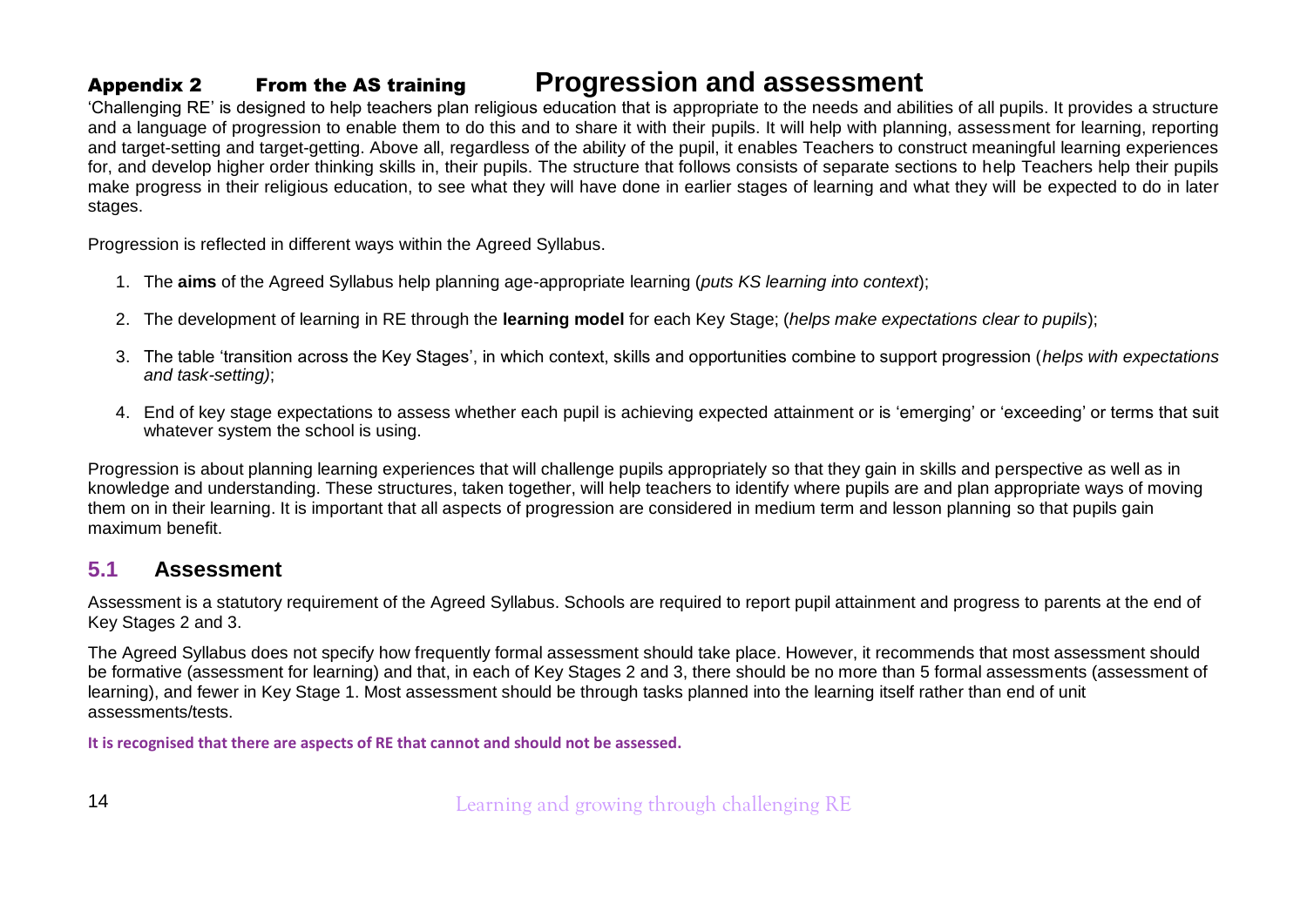## **5.2 Progression through the aims of the Agreed Syllabus** (puts KS learning into context)

| <b>Aims</b>                                                                 | <b>Key Stage 1</b>                                                                                                                                                                       | <b>Lower KS2 pupils</b>                                                                                                                                         | <b>Upper KS2 pupil</b>                                                                                                                                 | <b>KS 3 pupils</b>                                                                                                                                                                                                                                                                                                                                                                 | <b>KS 4 pupils</b>                                                                                                                               |
|-----------------------------------------------------------------------------|------------------------------------------------------------------------------------------------------------------------------------------------------------------------------------------|-----------------------------------------------------------------------------------------------------------------------------------------------------------------|--------------------------------------------------------------------------------------------------------------------------------------------------------|------------------------------------------------------------------------------------------------------------------------------------------------------------------------------------------------------------------------------------------------------------------------------------------------------------------------------------------------------------------------------------|--------------------------------------------------------------------------------------------------------------------------------------------------|
| To understand<br>the nature, role<br>and influence of<br>religion pupils:   | Show basic<br>knowledge and<br>understanding of<br>Christianity and at<br>least one, at most<br>two, other faiths,<br>exploring<br>similarities and<br>differences<br>between religions. | Show knowledge and<br>understanding of<br>Christianity and<br>other faiths and<br>beliefs, and can<br>explain what<br>difference faith<br>makes in family life. | Understand what it<br>means to belong to<br>a religious<br>community and the<br>influence religious<br>faith has on<br>individuals and<br>communities. | Analyse religious teaching and<br>practise to identify responses to<br>ultimate questions;<br>Relate a range of textual sources to<br>beliefs, practises and ultimate<br>questions, showing understanding<br>of different interpretations;<br>Reflect on the benefits and<br>challenges of living in a multi-faith<br>and diverse society.                                         | Analyse and think critically<br>about religious and other<br>beliefs and practises and<br>different interpretations<br>of these.                 |
| To pursue<br>personal quest<br>for meaning,<br>purpose and<br>value pupils: | Reflect on<br>personal<br>experience and<br>say how it is<br>linked to feelings<br>and opinions.                                                                                         | Think about what<br>influences our beliefs<br>and lifestyle and the<br>way we see things.                                                                       | Explore different<br>religious and non-<br>religious beliefs<br>about meaning,<br>purpose and value.                                                   | Raise and explore the ultimate<br>questions which are contained in<br>religious beliefs and practises;<br>Develop personal responses to<br>ultimate questions in the light of<br>their own and others' experiences<br>and beliefs;<br>Relate a range of textual sources to<br>beliefs, practises and ultimate<br>questions, showing understanding<br>of different interpretations. | Reflect on their own and<br>others' responses, religious<br>and secular, to ultimate<br>questions and the impact<br>these can have in the world. |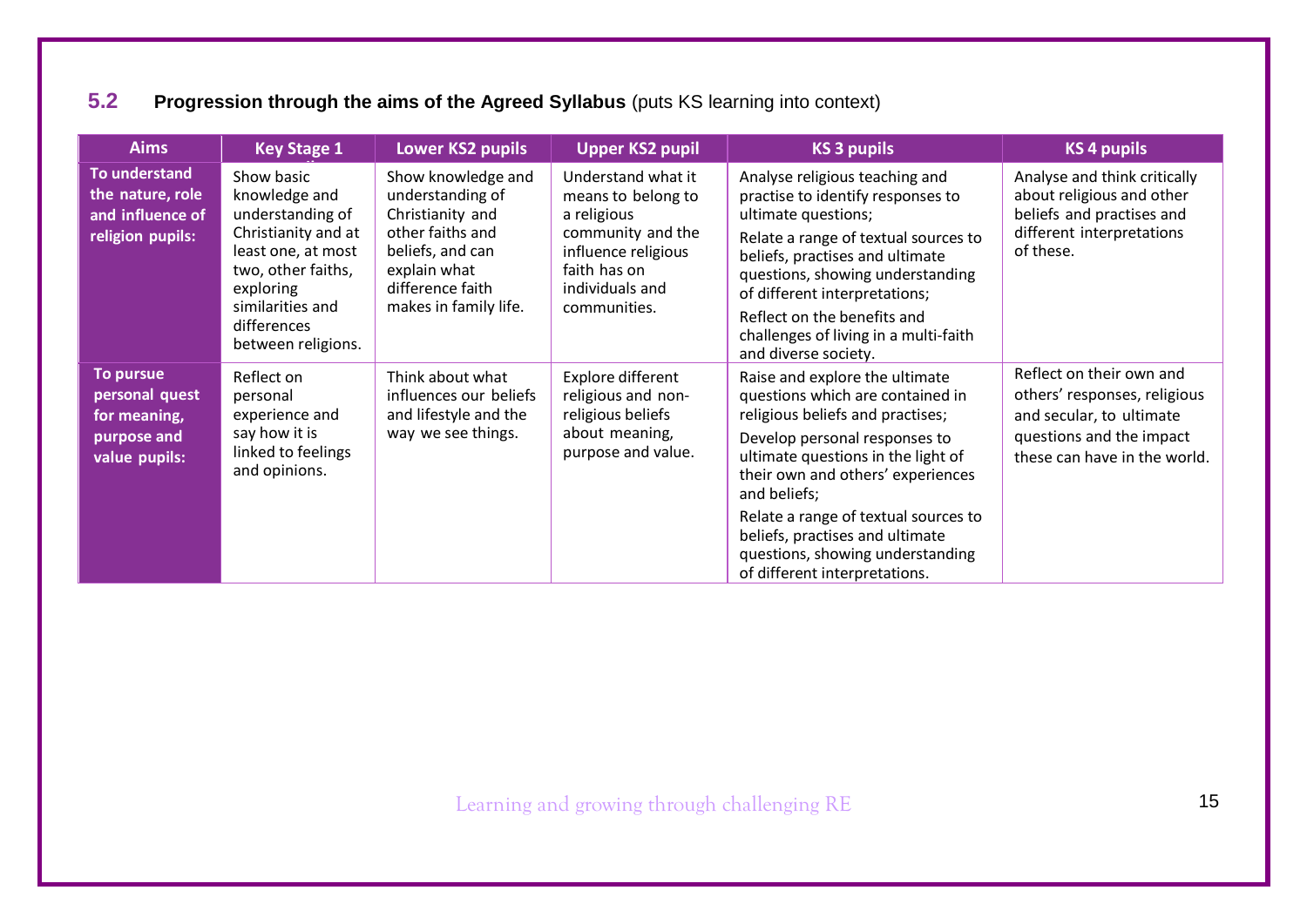| <b>To formulate</b><br>reasoned<br>opinion and<br>argument<br>pupils: | Give one or<br>more reasons for<br>an opinion,<br>based on<br>appropriate<br>factual<br>knowledge and<br>understanding. | Gain basic<br>understanding of<br>some beliefs to be<br>able to give valid<br>reasons for and<br>against an opinion. | Show awareness of<br>the ways beliefs<br>influence attitudes,<br>way of life and<br>behavior;<br>Express and justify<br>their own beliefs<br>and opinions and<br>listen sensitively to<br>those of others;<br>Distinguish<br>between valid and<br>invalid arguments. | See things from other peoples'<br>perspective;<br>Build valid arguments using<br>questions, interpretation,<br>reasoning and justification;<br>Analyse strengths and weaknesses<br>in arguments/stances to arrive at<br>independent conclusions. | Evaluate the impact these<br>responses can have in the<br>world considering the<br>strength or otherwise of<br>different views and<br>responses;<br>Hypothesise about the<br>impact that different beliefs,<br>attitudes and lifestyles might<br>have on others and the<br>world. |
|-----------------------------------------------------------------------|-------------------------------------------------------------------------------------------------------------------------|----------------------------------------------------------------------------------------------------------------------|----------------------------------------------------------------------------------------------------------------------------------------------------------------------------------------------------------------------------------------------------------------------|--------------------------------------------------------------------------------------------------------------------------------------------------------------------------------------------------------------------------------------------------|-----------------------------------------------------------------------------------------------------------------------------------------------------------------------------------------------------------------------------------------------------------------------------------|
|-----------------------------------------------------------------------|-------------------------------------------------------------------------------------------------------------------------|----------------------------------------------------------------------------------------------------------------------|----------------------------------------------------------------------------------------------------------------------------------------------------------------------------------------------------------------------------------------------------------------------|--------------------------------------------------------------------------------------------------------------------------------------------------------------------------------------------------------------------------------------------------|-----------------------------------------------------------------------------------------------------------------------------------------------------------------------------------------------------------------------------------------------------------------------------------|

| The learning<br>model               | KS1                                                                                                                                                                                                         | KS <sub>2</sub>                                                                                                      | KS <sub>3</sub>                                                                                                                                        |
|-------------------------------------|-------------------------------------------------------------------------------------------------------------------------------------------------------------------------------------------------------------|----------------------------------------------------------------------------------------------------------------------|--------------------------------------------------------------------------------------------------------------------------------------------------------|
|                                     |                                                                                                                                                                                                             | <b>Pupil's experience and self-concept</b>                                                                           |                                                                                                                                                        |
| <b>Identify</b><br>Pupils learn to: | Recognise what is significant to them in<br>their immediate experience and recognise<br>basic concepts used to express this.                                                                                | Identify people, concepts, beliefs and<br>attitudes that have an influence on how<br>they live their lives.          | Identify their responses to ultimate<br>questions and the way these link to their<br>own experience.                                                   |
| <b>Explore</b><br>Pupils learn to:  | Find out about other people's experience<br>and feelings in a way that is sensitive and<br>appropriate and to relate their own<br>experience and that of others to the<br>general concepts being developed. | Ask thoughtful and searching questions<br>about their own and other people's beliefs,<br>attitudes and ways of life. | Ask thoughtful and searching questions<br>about their own and other people's beliefs<br>and attitudes expressed in responses to<br>ultimate questions. |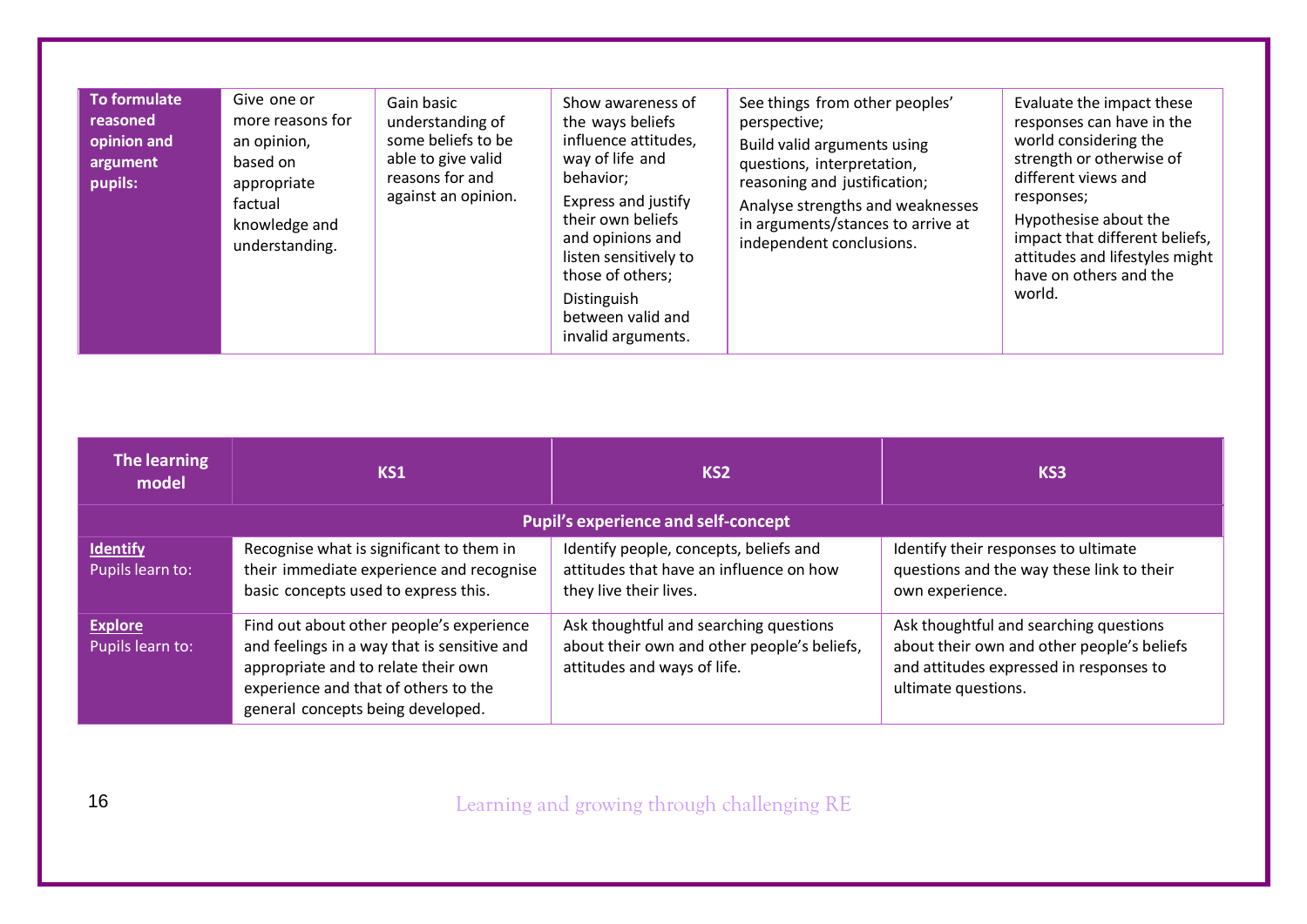| <b>Contextualise</b><br>Pupils learn to: | See their own experience in the light of<br>their background and compare this<br>sensitively with the experiences of other<br>pupils in the class. | See their own way of life in relation to the<br>influences identified and to recognise that<br>other people in the class will have different<br>influences which affect how they live. | Relate their own concepts and beliefs that<br>help them to make sense of ultimate<br>questions to their own experience and<br>consider different views around the class. |
|------------------------------------------|----------------------------------------------------------------------------------------------------------------------------------------------------|----------------------------------------------------------------------------------------------------------------------------------------------------------------------------------------|--------------------------------------------------------------------------------------------------------------------------------------------------------------------------|
| <b>Reflect</b><br>Pupils learn to:       | Think about their experiences and the<br>feelings related to them and to see<br>how these affect themselves and<br>others.                         | Evaluate their ideas, beliefs and way of life<br>in relation to other people's.                                                                                                        | Think critically about their own and others'<br>responses to ultimate questions in the light<br>of other ideas and questions expressed in<br>the class.                  |

**5.3 Progression through the learning model (helps teachers to plan for high expectations)**

|                                          | <b>Religious experience and concepts</b>                                                                                                              |                                                                                                                                                                                       |                                                                                                                                                                 |  |  |  |  |  |  |  |
|------------------------------------------|-------------------------------------------------------------------------------------------------------------------------------------------------------|---------------------------------------------------------------------------------------------------------------------------------------------------------------------------------------|-----------------------------------------------------------------------------------------------------------------------------------------------------------------|--|--|--|--|--|--|--|
| <b>Enquire</b><br>Pupils learn to:       | Find out about the religions studied.                                                                                                                 | Research into religious beliefs, practises and<br>concepts in a way that that is thoughtful,<br>searching and sensitive to difference.                                                | Enquire into a range of religious responses<br>to ultimate questions as expressed in<br>beliefs, practises and ways of life.                                    |  |  |  |  |  |  |  |
| <b>Contextualise</b><br>Pupils learn to: | Recognise religious experience and<br>concepts in the religion being<br>explored, and the feelings that may<br>arise from them for believers.         | Relate religious beliefs and concepts to the<br>practises, lifestyles and attitudes of the<br>religions studied, and to identify differences<br>between and within religions.         | Relate different religious responses to<br>ultimate questions to differences in<br>interpretation and practise within and<br>between religions.                 |  |  |  |  |  |  |  |
| <b>Reflect</b><br>Pupils learn to:       | Think about religious experience and<br>concepts and their importance to<br>believers and consider how these<br>make a difference to how people live. | Consider what is of value to religious people<br>through their exploration of religious beliefs,<br>concepts and practises and how this makes<br>a difference to people's lives.      | Reflect on the concepts that underpin<br>religious responses to ultimate questions as<br>expressed in the phenomena of religions.                               |  |  |  |  |  |  |  |
| <b>Respond</b><br>Pupils learn to:       | Express, sensitively and in a variety of<br>ways, their own views about religious<br>experiences and concepts.                                        | Respond sensitively and with reasoned<br>argument to religious and other beliefs and<br>concepts in relation to the difference they<br>make to believers' attitudes and ways of life. | Evaluate religious responses to ultimate<br>questions using empathy, reasoned<br>argument and critical thinking and relate<br>this to their personal responses. |  |  |  |  |  |  |  |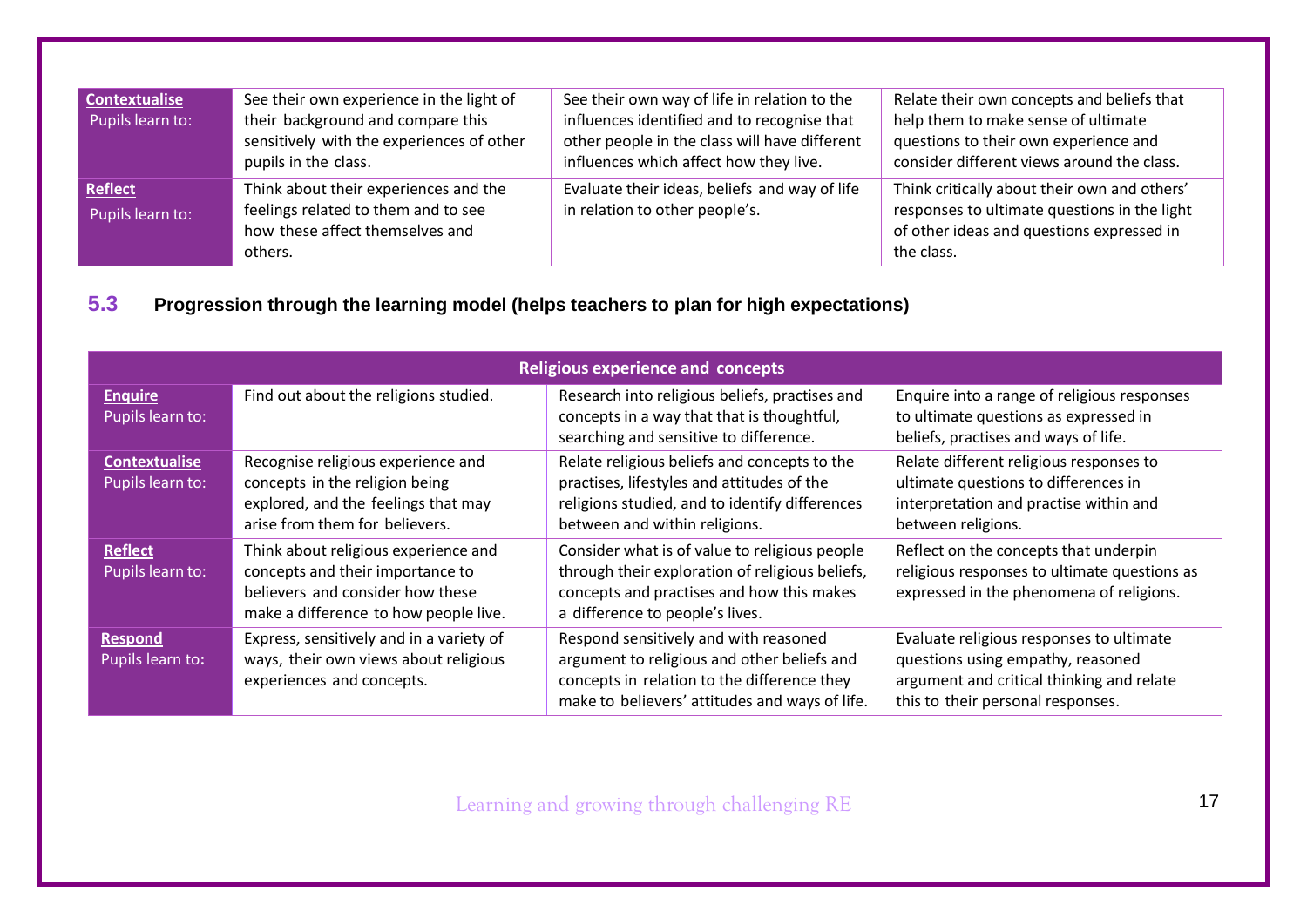| <b>Synthesise</b><br>Pupils learn to: | Identify similarities and differences<br>between their own experience and<br>the religious beliefs, practises and<br>concepts. | Relate the religious beliefs, concepts and<br>practises to their own experiences and<br>values and consider these in the light of<br>religious values. | Relate religious responses to ultimate<br>questions to their own experience and ideas<br>and consider how their views have<br>developed. |  |  |  |
|---------------------------------------|--------------------------------------------------------------------------------------------------------------------------------|--------------------------------------------------------------------------------------------------------------------------------------------------------|------------------------------------------------------------------------------------------------------------------------------------------|--|--|--|
|                                       | Universal human experience and concepts                                                                                        |                                                                                                                                                        |                                                                                                                                          |  |  |  |
| <b>Reflect</b><br>Pupils learn to:    | Reflect on what they can learn from<br>others.                                                                                 | Reflect on their learning and how this relates<br>to human values, responsibilities and rights.                                                        | Reflect on their learning about different<br>insights into what it means to be a person.                                                 |  |  |  |
| <b>Apply</b><br>Pupils learn to:      | Apply their learning to their own life.                                                                                        | Apply values and beliefs to their own and<br>others' experience and lives.                                                                             | Apply values and concepts explored in their<br>learning to their own and others' experience<br>and self-understanding.                   |  |  |  |

## **5.4 Transition across the Key Stages**

|                    | <b>Pupil's context and starting point</b>                                                                                                                                                      | <b>Learning experiences</b>                                                                                                                                                                                                                                       | <b>Learning skills</b>                                                                                                                                                                                                                                              |
|--------------------|------------------------------------------------------------------------------------------------------------------------------------------------------------------------------------------------|-------------------------------------------------------------------------------------------------------------------------------------------------------------------------------------------------------------------------------------------------------------------|---------------------------------------------------------------------------------------------------------------------------------------------------------------------------------------------------------------------------------------------------------------------|
| EY<br>∧            | Me and my family and home. Experience and<br>feeling                                                                                                                                           | • Play (role play; home corner);<br>Talk about and share experiences;<br>• Visitors.                                                                                                                                                                              | Tell; recall; recognise; list; name; ask simple<br><b>Aquestions</b>                                                                                                                                                                                                |
| KS1<br>$\bigwedge$ | Me, my friends and groups. Experience and<br>feeling<br>Focus on feelings, how they arise from<br>experience, how they relate to the basic concepts<br>and how they are expressed.             | • Visits and visitors;<br>• Using senses and reflecting on experience;<br>• Reflection and creativity;<br>• Sharing ideas, beliefs, feelings and experiences;<br>$\bullet$ Use of ICT.                                                                            | Explore; talk about meaning; compare; identify<br>importance of; explore ways of expression;<br>suggest meanings; give a reason for; reflect on<br>Meelings; predict; decide                                                                                        |
| KS <sub>2</sub>    | Me in my community (ies). Thinking about<br>experience<br>Focus on concepts relating to beliefs, authority<br>and rituals and how these influence the lives of<br>individuals and communities. | • Encountering religious places and communities;<br>• Structured discussions;<br>• Reflecting on experience, feelings, beliefs and<br>insights;<br>• Creative expression of feelings, beliefs and insights;<br>• Exploring local and global religion through ICT. | Describe; relate; apply; recommend; interpret;<br>verify; define; contrast; 'what if'; judge; debate;<br>devise; arrange; predict; order; combine; justify;  <br>rank; reflect; examine; classify; give evidence for;<br>reflect on questions; respond with reasons |
|                    |                                                                                                                                                                                                |                                                                                                                                                                                                                                                                   |                                                                                                                                                                                                                                                                     |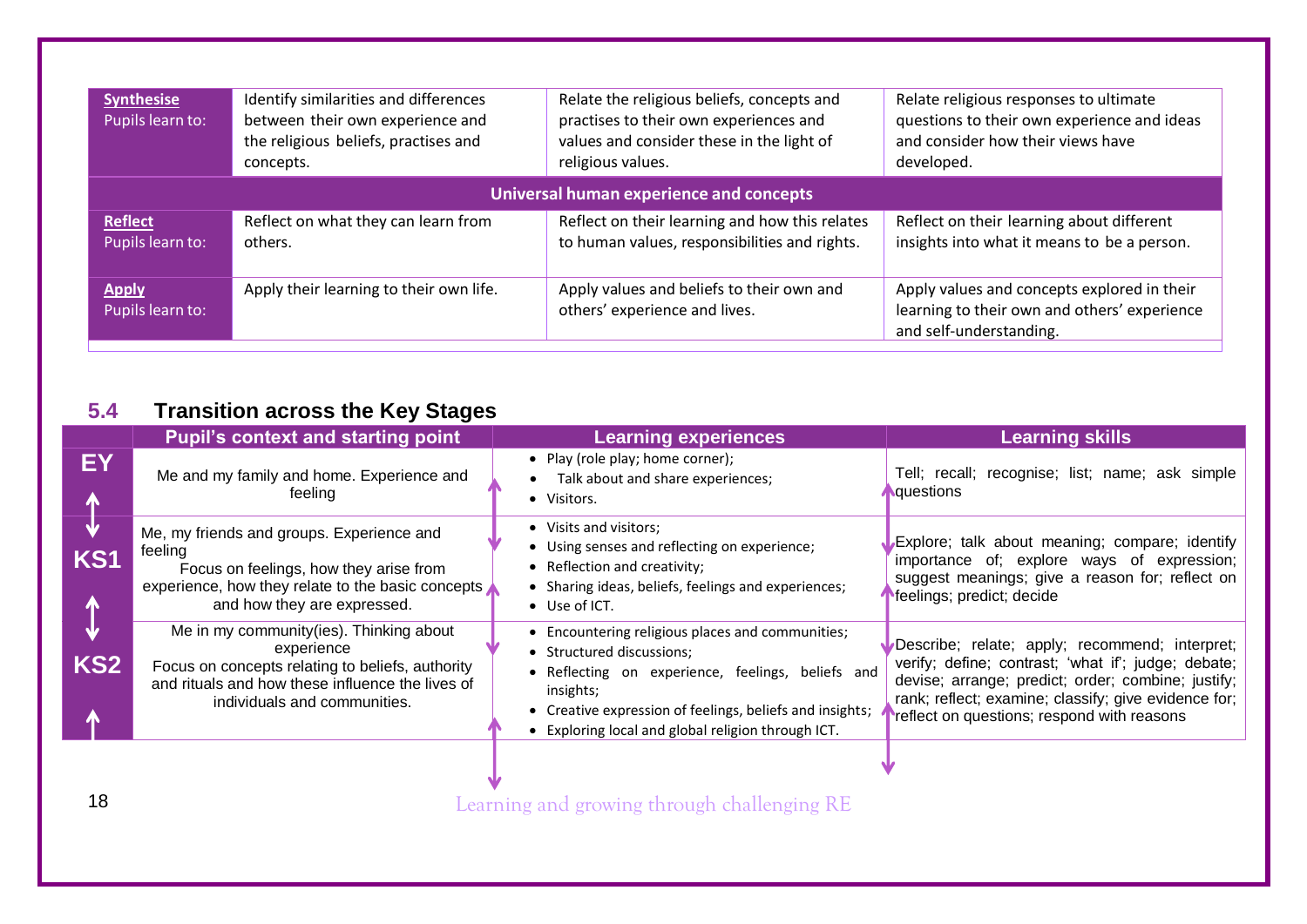| KS3               | Me in the world. Challenging experience<br>Focus on ultimate questions and concepts<br>pertaining to meaning, purpose, truth and value<br>and how these relate to human experience and<br>ethical issues in both religious and secular<br>contexts.             | • Visits and visitors (people with a range of beliefs);<br>• Structured evaluative discussions of arguments and<br>issues;<br>Developing reasoning skills;<br>Creative conceptual understanding and expression;<br>$\bullet$<br>• Using ICT to enhance their understanding of religion. | Discuss; explain; relate; assess; argue; define;<br>hypothesise; refer to; reasoned response; respond<br>in light of; empathise; prioritise; organise; reflect;<br>propose; justify; reflect on meaning/interpretation      |
|-------------------|-----------------------------------------------------------------------------------------------------------------------------------------------------------------------------------------------------------------------------------------------------------------|-----------------------------------------------------------------------------------------------------------------------------------------------------------------------------------------------------------------------------------------------------------------------------------------|-----------------------------------------------------------------------------------------------------------------------------------------------------------------------------------------------------------------------------|
| KS4               | Our world, our future. Analysing experience<br>Focus on analysis of religious and secular beliefs<br>and evaluation of the impact of faith on the world<br>and how it is put into action, positively and<br>negatively, in local, national and global contexts. | • Visits, visitors and original sources;<br>• Analytical discussions of arguments and issues;<br>Developing evaluative skills;<br>• Assessing concepts;<br>Using ICT to enhance their understanding of religion.                                                                        | Distinguish;<br>locate:<br>compare;<br>suggest<br>different<br>perspectives;<br>interpretations<br>from<br>organise concepts; respond from view of; plan;<br>design; reflect; compare; evaluate; reflect on<br>significance |
| <b>Post</b><br>16 | My place in the world. Integrating and assimilating<br>experience<br>Focus on religious and secular philosophies and<br>the extent to which they provide coherent<br>understandings of what it means to be a person.                                            | • Visits and visitors and original sources;<br>Conceptual analysis of philosophical arguments;<br>• Analyse and criticise arguments and concepts;<br>• Present critiques of arguments and concepts;<br>• Using ICT to enhance their philosophical research.                             | Explore structure; perceive internal<br>conceptual<br>inconsistencies;<br>internalise;<br>synthesise;<br>conceptual analysis; reflect on coherence                                                                          |

#### **5.5 Age-related expectations**

Pupils will be 'emerging', 'achieving' or 'exceeding' or similar judgements according to school policy. This is for summative assessment, taking an overview of a pupil's work and achievement over time and where appropriate specific assessment tasks/test*s*.

| ີ                |                                                                                                                                                                     |
|------------------|---------------------------------------------------------------------------------------------------------------------------------------------------------------------|
|                  | Pupils can retell stories from different religions and traditions, and explain what they think it teaches people.                                                   |
| KS <sub>1</sub>  | They recognise some religious phenomena and can say what religion these are from and say something about their meaning.                                             |
|                  | They can recognise that religions share things in common and have real differences.                                                                                 |
|                  | They can talk about what is important to themselves and others and give a reason why.                                                                               |
|                  | Pupils ask appropriate questions about the religions they explore and can give a good reason for their own and other people's beliefs and opinions.                 |
|                  | Pupils describe beliefs and teachings from Christianity and two other religions and show how these influence how people live and behave.                            |
|                  | They recognise and can describe symbols and rituals from Christianity and two other religions and say something about what these mean for people.                   |
|                  | They recognise different religions and can compare different beliefs and teachings about God, the world and humanity from Christianity and two or three other       |
| LKS <sub>2</sub> | religions studied.                                                                                                                                                  |
|                  | They recognise who and what inspires themselves and others and say something about how this affects their behaviour.                                                |
|                  | They ask questions about religion and belief that help them find out more about Christianity and two or three different beliefs and practises, comparing these with |
|                  | their own ideas.                                                                                                                                                    |
|                  |                                                                                                                                                                     |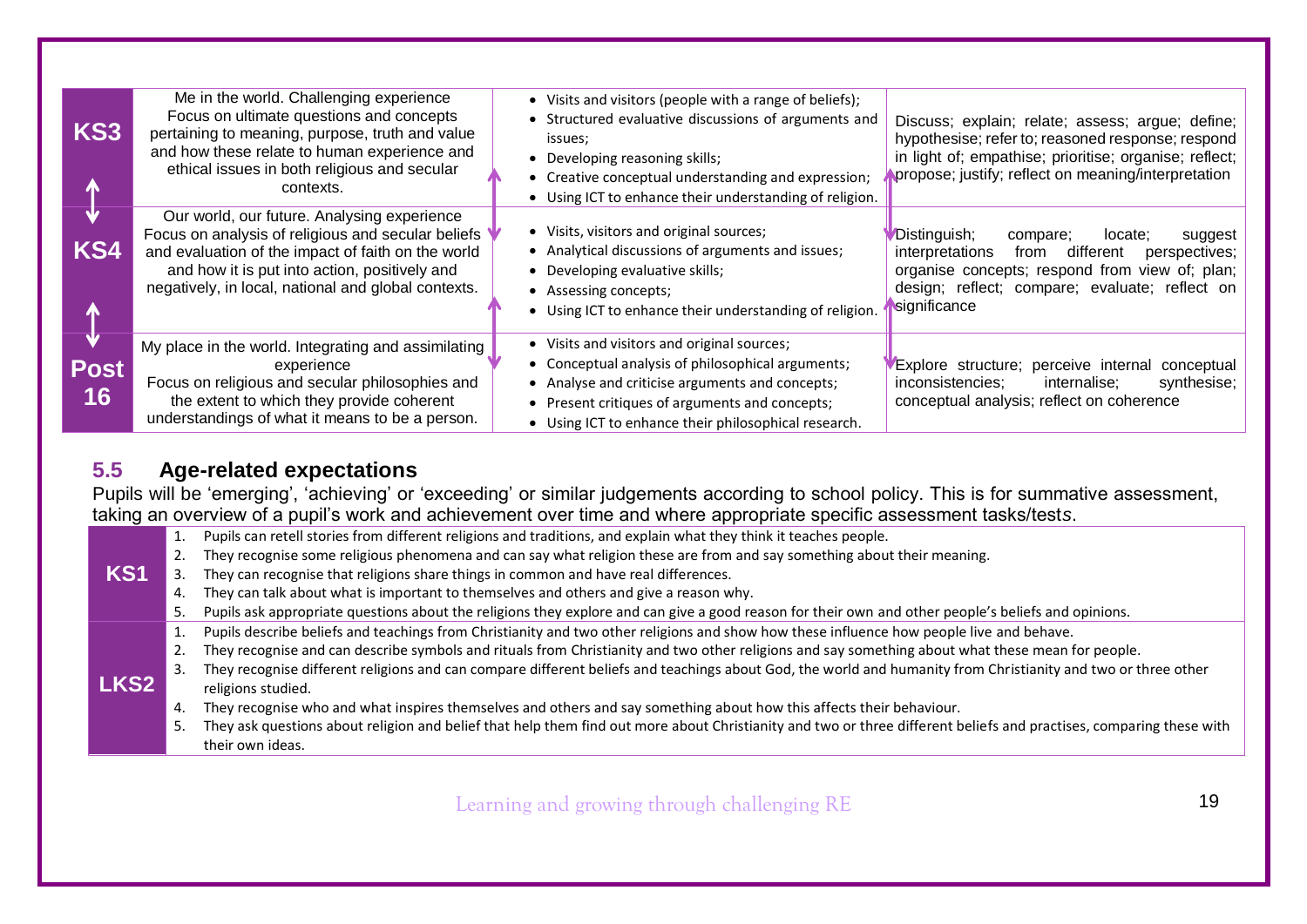|             | 1. | Pupils describe similarities and differences of belief and practise within and between Christianity and two or three different religions and show how these influence     |
|-------------|----|---------------------------------------------------------------------------------------------------------------------------------------------------------------------------|
| <b>UKS2</b> | 2. | the lives of individuals and communities.<br>They use correct vocabulary to suggest meanings for different ways in which people show their religious beliefs.             |
|             | 3. | They raise questions about beliefs, values and how people live their lives and are able to research what different religions and a non-religious view say about           |
|             |    | important beliefs, ideas and issues, including the sources of authority such as sacred texts and key figures.                                                             |
|             | 4. | They recognise different sources of inspiration and influence on people's lives and can discuss the positive and negative impact these might have on individuals and      |
|             |    | communities.                                                                                                                                                              |
|             | 5. | They can discuss the impact of religion on individuals and communities and support their views with good reasons linked to evidence and examples                          |
|             | 1. | Pupils use religious and philosophical language and concepts to explain religions, beliefs, practises and values, including differences within religions and similarities |
|             |    | shared across religions and non-religious worldviews.                                                                                                                     |
|             | 2. | Pupils can explain and interpret different forms of religious and spiritual expression.                                                                                   |
| KS3         | 3. | Pupils explain different interpretations of religious and non-religious beliefs and research different perspectives on issues and ideas.                                  |
|             | 4. | Pupils consider different responses to and insights about questions of identity, meaning, purpose and value found in Christianity and other faith and non-religious       |
|             |    | worldviews, arguing their own views in the light of this.                                                                                                                 |
|             | 5. | Pupils explain some challenges of living in a multi-faith and belief society and the impact of commitment on the lives of individuals and communities.                    |
|             | 1. | Pupils use a wide range of language, ideas, approaches and methods to analyse and demonstrate a broad understanding of religions and beliefs and their                    |
|             |    | significance in modern society.                                                                                                                                           |
|             | 2. | Pupils can pull together evidence and insights from religion and other disciplines to explore what it means to be human.                                                  |
| KS4         | 3. | Pupils can explain how different interpretations of religious and non-religious views may be brought together to share insights about meaning, purpose and values.        |
|             | 4. | Pupils relate a wide range of perspectives from religions and non-religious worldviews to contemporary social and moral issues, demonstrating understanding of            |
|             |    | the diversity of views within and between them.                                                                                                                           |
|             |    | Pupils arrive at independent conclusions based on research into & evidence about religion and belief and their impact, positive & negative, on communities &<br>5.        |
|             |    | society.                                                                                                                                                                  |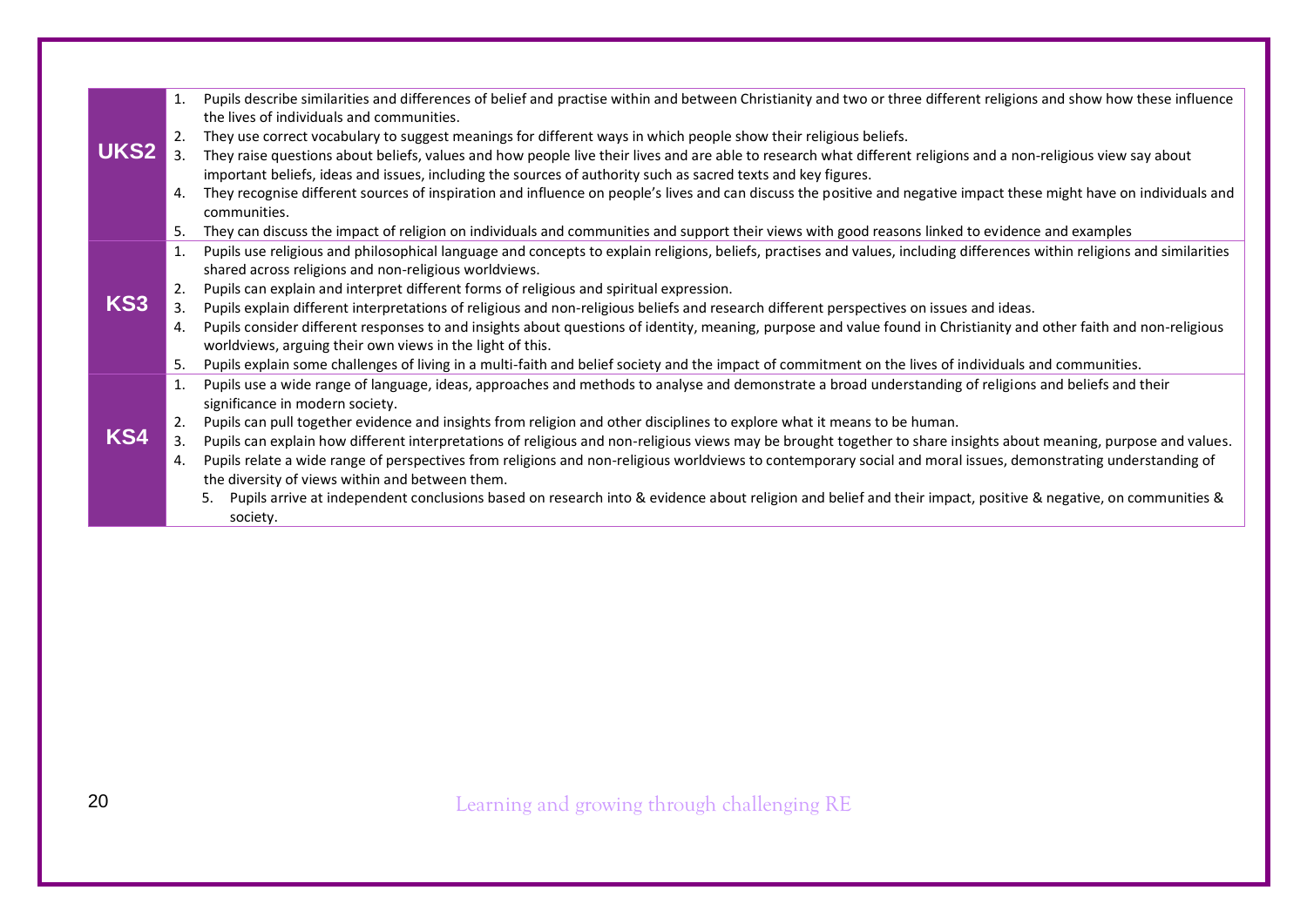## Appendix 3 - SACRE Membership and Attendance (September 2016 – July 2017)

In accordance with statute, the Buckinghamshire Standing Advisory Council on Religious Education is composed of four groups:

| <b>Group</b>               | <b>Name</b>                                 | <b>Represents</b>     |
|----------------------------|---------------------------------------------|-----------------------|
|                            | Val McFarlane, Chair                        | Quaker                |
|                            | <b>Frankie Fisher</b>                       | Methodist             |
|                            | Sushma Sahajpal                             | Hindu                 |
| A                          | Zahid Jawed                                 | Muslim                |
| <b>Other Denominations</b> | <b>Barry Shine</b>                          | Jewish                |
| and Faiths                 | Ranvir Singh                                | Sikh                  |
|                            | <b>Steve Terry</b>                          | <b>Buddhist</b>       |
|                            | Vacancy                                     | Roman Catholic        |
|                            | Marjorie Johnston                           | <b>Baptist</b>        |
|                            | Elaine Lever (wef 28/2/17)                  | Humanist              |
|                            | Other faiths yet to be represented          | Pentecostal           |
|                            | Jonny Walker (till 28/2/17)                 | Church of England     |
| В                          | Rev'd Tim Harper                            | Church of England     |
| The Church of              | <b>Toby Long</b>                            | Church of England     |
| <b>England</b>             | Mary Saywood                                | Church of England     |
|                            | Sue Bowen                                   | <b>NUT</b>            |
| $\mathbf C$                | Margaret Dean, Vice-Chair                   | <b>ATL</b>            |
| <b>Teacher</b>             | Sue Smithin (wef Nov15)                     | <b>NAHT</b>           |
| representatives            | Debra Mansfield (left Nov15)                | <b>NAHT</b>           |
|                            | Vacancy                                     | <b>ASCL</b>           |
|                            | Vacancy                                     | <b>NASUWT</b>         |
| D                          | Cllr Noel Brown (From 19/9/16 -<br>30/4/17) | <b>County Council</b> |
| <b>The Local Authority</b> | <b>Cllr David Watson</b>                    | <b>County Council</b> |
|                            | Ann Beaton                                  | Chair of Governors    |
| Co-opted                   | Elaine Lever (till 28/2/17)                 | Humanist              |
| Co-opted                   | <b>Karen Crussell</b>                       | Academies             |
| Co-opted                   | <b>Anne Andrews</b>                         | <b>Oxford Diocese</b> |
| <b>Deputies</b>            | Suma Din                                    | <b>Muslim Deputy</b>  |

**SACRE is advised and supported by Bill Moore, SACRE Advisor.**

**For further information please make contact via the website:** <https://schoolsweb.buckscc.gov.uk/curriculum-learning/sacre/>